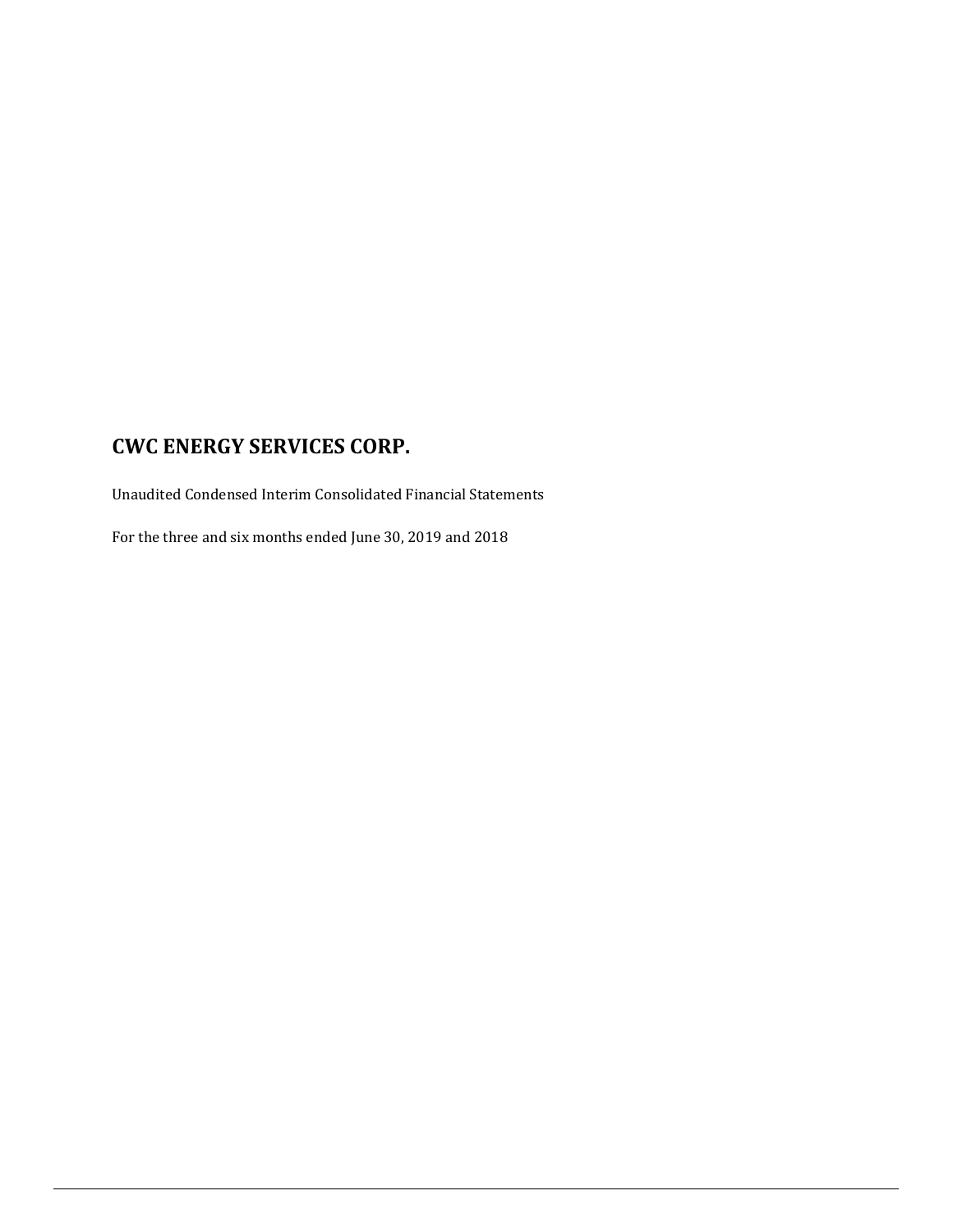## **CWC ENERGY SERVICES CORP. CONSOLIDATED STATEMENTS OF FINANCIAL POSITION**

(Unaudited)

|                                                 |      | <b>June 30,</b> | December 31,  |
|-------------------------------------------------|------|-----------------|---------------|
| Stated in thousands of Canadian dollars         | Note | 2019            | 2018          |
| <b>ASSETS</b>                                   |      |                 |               |
| Current                                         |      |                 |               |
| Cash                                            |      | \$<br>173       | \$<br>508     |
| Accounts receivable                             |      | 15,701          | 23,579        |
| Prepaid expenses and deposits                   |      | 2,722           | 2,806         |
|                                                 |      | 18,596          | 26,893        |
| Property, plant and equipment                   | 5    | 222,007         | 225,658       |
| Intangibles                                     |      |                 | 114           |
|                                                 |      | \$<br>240,603   | \$<br>252,665 |
|                                                 |      |                 |               |
| <b>LIABILITIES</b>                              |      |                 |               |
| Current                                         |      |                 |               |
| Accounts payable and accrued liabilities        |      | \$<br>7,840     | \$<br>7,865   |
| Current portion of long-term debt               | 6    | 1,357           | 928           |
|                                                 |      | 9,197           | 8,793         |
| Deferred tax liability                          |      | 12,619          | 15,673        |
| Long-term debt                                  | 6    | 35,261          | 43,968        |
|                                                 |      | 57,077          | 68,434        |
|                                                 |      |                 |               |
| <b>SHAREHOLDERS' EQUITY</b>                     |      |                 |               |
| Share capital                                   | 7    | 260,062         | 261,353       |
| Contributed surplus                             |      | 14,625          | 13,390        |
| Accumulated other comprehensive loss<br>Deficit |      | (37)            |               |
|                                                 |      | (91, 124)       | (90, 512)     |
|                                                 |      | 183,526         | 184,231       |
|                                                 |      | \$<br>240,603   | \$<br>252,665 |

*See accompanying notes to the condensed interim consolidated financial statements.*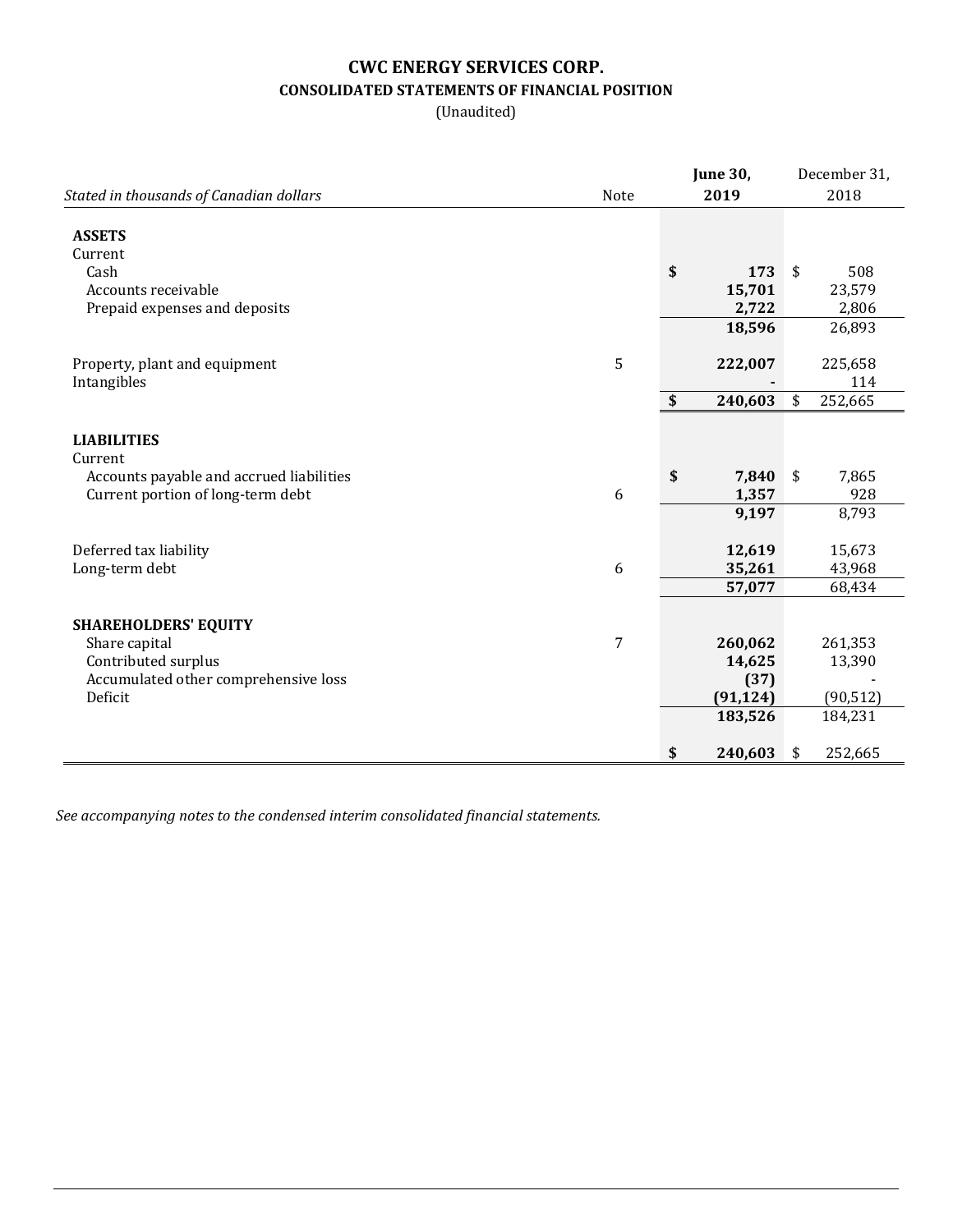## **CWC ENERGY SERVICES CORP. CONSOLIDATED STATEMENTS OF COMPREHENSIVE LOSS**

For the three and six months ended June 30, 2019 and 2018

(Unaudited)

|                                                                                                                                                              |      | Three months ended<br>June 30 |               | Six months ended | June 30 |          |
|--------------------------------------------------------------------------------------------------------------------------------------------------------------|------|-------------------------------|---------------|------------------|---------|----------|
| Stated in thousands of Canadian dollars except                                                                                                               |      |                               |               |                  |         |          |
| per share amounts                                                                                                                                            | Note | 2019                          | 2018          | 2019             |         | 2018     |
| Revenue                                                                                                                                                      | 11   | \$<br>18,746                  | \$<br>22,245  | \$<br>50,004     | \$      | 71,170   |
| <b>Expenses</b>                                                                                                                                              | 10   |                               |               |                  |         |          |
| Direct operating expenses                                                                                                                                    |      | 14,923                        | 17,904        | 37,261           |         | 54,250   |
| Selling and administrative expenses                                                                                                                          |      | 3,708                         | 4,310         | 7,936            |         | 9,411    |
| Stock based compensation                                                                                                                                     | 7    | 197                           | 237           | 426              |         | 522      |
| Finance costs                                                                                                                                                | 6    | 658                           | 593           | 1,390            |         | 1,283    |
| Depreciation and amortization                                                                                                                                |      | 3,002                         | 2,905         | 6,735            |         | 7,918    |
| (Gain) loss on disposal of equipment                                                                                                                         |      | (55)                          | 407           | (78)             |         | 153      |
|                                                                                                                                                              |      | 22,433                        | 26,356        | 53,670           |         | 73,537   |
| Loss before income taxes                                                                                                                                     |      | (3,687)                       | (4, 111)      | (3,666)          |         | (2, 367) |
|                                                                                                                                                              |      |                               |               |                  |         |          |
| Deferred income tax recovery                                                                                                                                 |      | 3,122                         | 1,044         | 3,054            |         | 496      |
| <b>Net loss</b>                                                                                                                                              |      | \$<br>(565)                   | \$<br>(3,067) | \$<br>(612)      | \$      | (1,871)  |
| Other comprehensive income<br>Item that may be reclassified subsequently to<br>net income (loss):<br>Unrealized loss on translation of foreign<br>operations |      | (35)                          |               | (37)             |         |          |
|                                                                                                                                                              |      |                               |               |                  |         |          |
| <b>Comprehensive loss</b>                                                                                                                                    |      | \$<br>(600)                   | \$<br>(3,067) | \$<br>(649)      | \$      | (1, 871) |
|                                                                                                                                                              |      |                               |               |                  |         |          |
| Loss per share                                                                                                                                               |      |                               |               |                  |         |          |
| Basic and diluted                                                                                                                                            | 7    | (0.01)                        | (0.01)        | (0.01)           |         | (0.01)   |

*See accompanying notes to the condensed interim consolidated financial statements.*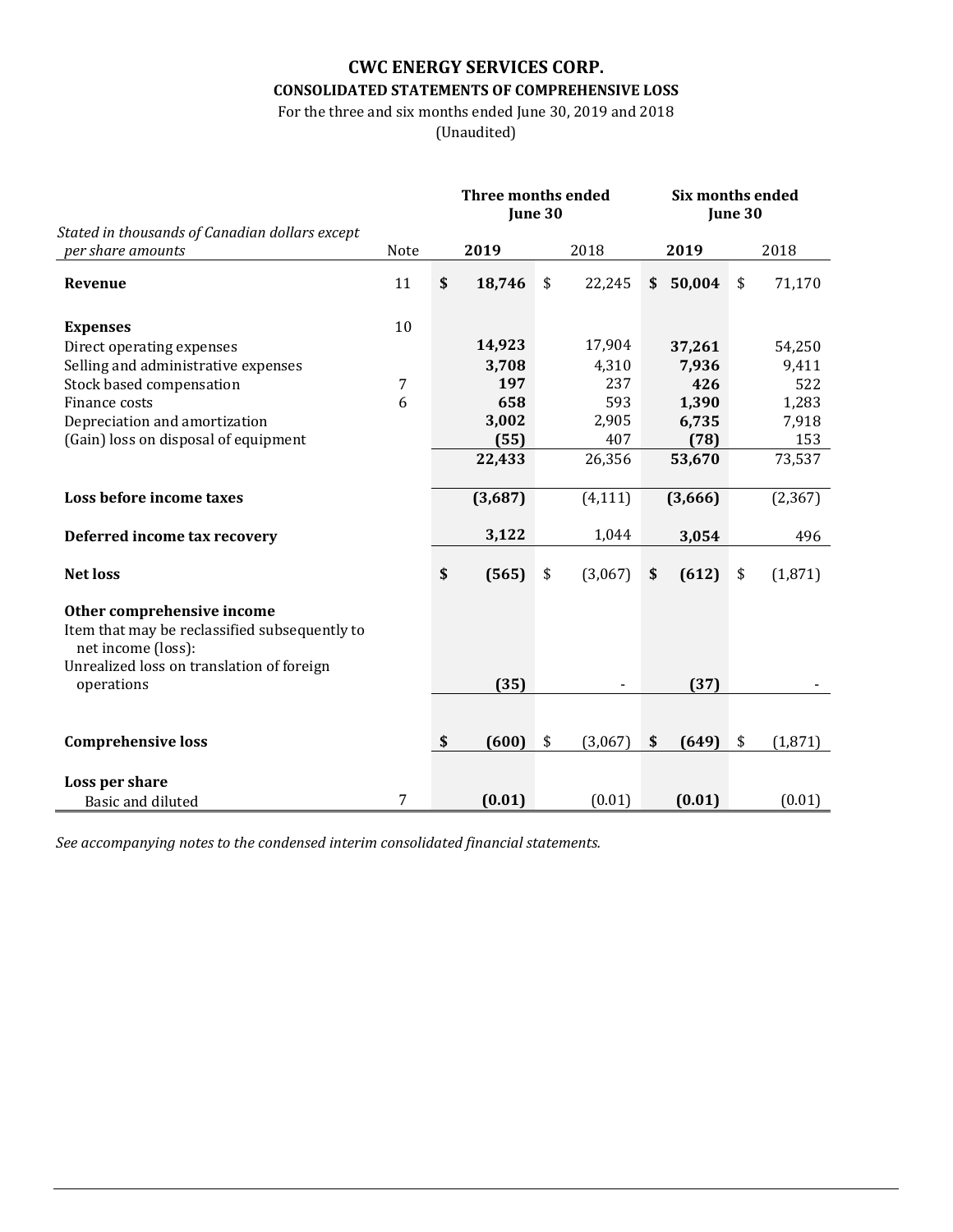### **CWC ENERGY SERVICES CORP. CONSOLIDATED STATEMENTS OF CHANGES IN EQUITY**

For the three and six months ended June 30, 2019 and 2018

(Unaudited)

| Stated in thousands of Canadian                             |      |               |              |                | <b>Accumulated</b><br><b>Other</b> |      |                         |                      |
|-------------------------------------------------------------|------|---------------|--------------|----------------|------------------------------------|------|-------------------------|----------------------|
| dollars except share amounts                                |      | Number of     | <b>Share</b> | Contributed    | Comprehensive                      |      |                         | <b>Total</b>         |
|                                                             | Note | <b>Shares</b> | Capital      | <b>Surplus</b> | loss                               |      | <b>Deficit</b>          | Equity               |
| <b>Balance - December 31, 2017</b><br>Net loss              |      | 521,378,958   | \$266,720    | \$<br>8,609    | \$                                 |      | \$ (88, 810)<br>(1,871) | \$186,519<br>(1,871) |
| Stock based compensation                                    |      |               |              |                |                                    |      |                         |                      |
| expense                                                     | 7    |               |              | 522            |                                    |      |                         | 522                  |
| Exercise of stock options<br>Settlement of restricted share | 7    | 1,033,335     | 230          | (82)           |                                    |      |                         | 148                  |
| units                                                       | 7    | 305,667       | 57           | (57)           |                                    |      |                         |                      |
| Cancellation of common shares<br>purchased under normal     |      |               |              |                |                                    |      |                         |                      |
| course issuer bid                                           | 7    | (2,254,000)   | (1, 249)     | 765            |                                    |      |                         | (484)                |
| <b>Balance - June 30, 2018</b>                              |      | 520,463,960   | \$265,758    | \$<br>9,757    | \$                                 |      | \$(90,681)              | \$184,834            |
|                                                             |      |               |              |                |                                    |      |                         |                      |
| <b>Balance - December 31, 2018</b>                          |      | 512,509,291   | \$261,353    | \$<br>13,390   | \$                                 |      | \$ (90,512)             | \$184,231            |
| Net loss                                                    |      |               |              |                |                                    |      | (612)                   | (612)                |
| Stock based compensation                                    |      |               |              |                |                                    |      |                         |                      |
| expense                                                     | 7    |               |              | 426            |                                    |      |                         | 426                  |
| Settlement of restricted share                              |      |               |              |                |                                    |      |                         |                      |
| units                                                       | 7    | 377,000       | 73           | (73)           |                                    |      |                         |                      |
| Other comprehensive loss                                    |      |               |              |                |                                    | (37) |                         | (37)                 |
| Cancellation of common shares                               |      |               |              |                |                                    |      |                         |                      |
| purchased under normal                                      |      |               |              |                |                                    |      |                         |                      |
| course issuer bid                                           | 7    | (2,536,000)   | (1, 364)     | 882            |                                    |      |                         | (482)                |
| <b>Balance - June 30, 2019</b>                              |      | 510,350,291   | \$260,062    | \$<br>14,625   | \$                                 | (37) | \$ (91,124)             | \$183,526            |

*See accompanying notes to the condensed interim consolidated financial statements.*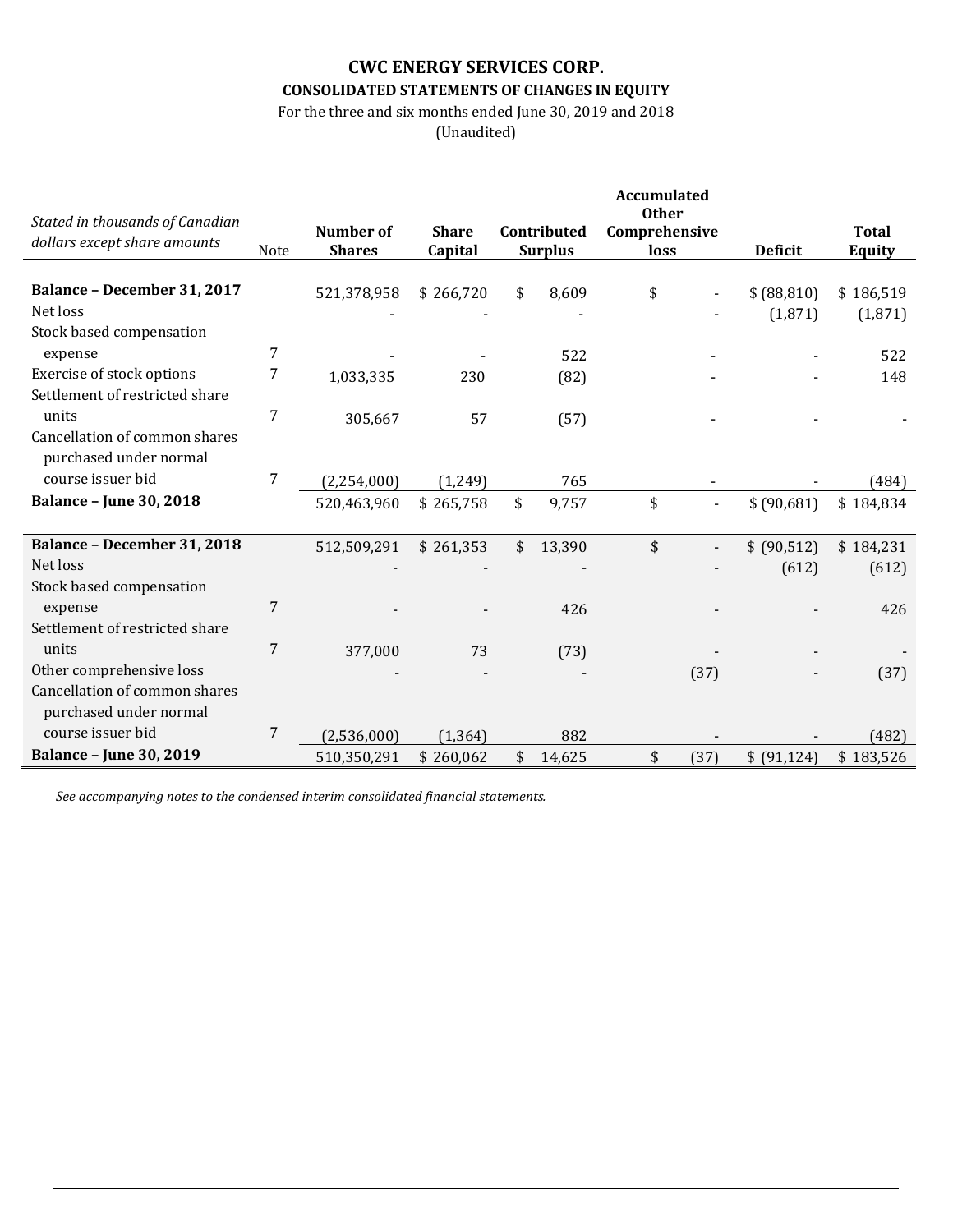### **CWC ENERGY SERVICES CORP. CONSOLIDATED STATEMENTS OF CASH FLOWS**

For the three and six months ended June 30, 2019 and 2018

(Unaudited)

|                                               |      |             | <b>Three months ended</b><br>June 30 |             | Six months ended<br>June 30 |
|-----------------------------------------------|------|-------------|--------------------------------------|-------------|-----------------------------|
| Stated in thousands of Canadian dollars       | Note | 2019        | 2018                                 | 2019        | 2018                        |
| <b>Operating activities:</b>                  |      |             |                                      |             |                             |
| Net loss                                      |      | \$<br>(565) | \$<br>(3,067)                        | (612)<br>\$ | (1,871)<br>\$               |
| Adjustments for:                              |      |             |                                      |             |                             |
| Stock based compensation expense              | 7    | 197         | 237                                  | 426         | 522                         |
| Finance costs                                 |      | 658         | 593                                  | 1,390       | 1,283                       |
| Depreciation and amortization                 |      | 3,002       | 2,905                                | 6,735       | 7,918                       |
| (Gain) loss on disposal of equipment          |      | (55)        | 407                                  | (78)        | 153                         |
| Deferred income tax recovery                  |      | (3, 122)    | (1,044)                              | (3,054)     | (496)                       |
| Funds from operations                         |      | 115         | 31                                   | 4,807       | 7,509                       |
| Changes in non-cash working capital           |      |             |                                      |             |                             |
| balances                                      | 8    | 9,183       | 20,443                               | 7,937       | 12,230                      |
| Operating cash flow                           |      | 9,298       | 20,474                               | 12,744      | 19,739                      |
|                                               |      |             |                                      |             |                             |
| <b>Investing activities:</b>                  |      |             |                                      |             |                             |
| Purchase of equipment                         |      | (1,849)     | (6,063)                              | (2, 411)    | (6,696)                     |
| Proceeds on disposal of equipment             |      | 54          | 1,020                                | 296         | 1,974                       |
| Investing cash flow                           |      | (1,795)     | (5,043)                              | (2, 115)    | (4, 722)                    |
|                                               |      |             |                                      |             |                             |
| <b>Financing activities:</b>                  |      |             |                                      |             |                             |
| Repayment of long-term debt                   |      | (6, 533)    | (14, 553)                            | (8, 773)    | (13, 278)                   |
| Interest paid                                 |      | (549)       | (547)                                | (1,203)     | (1,204)                     |
| Finance costs paid                            |      | (23)        | (32)                                 | (23)        | (32)                        |
| Finance lease repayments                      |      | (216)       | (79)                                 | (446)       | (153)                       |
| Common shares issued on exercise of options   | 7    |             | 29                                   |             | 148                         |
| Common shares purchased under NCIB            | 7    | (111)       | (195)                                | (482)       | (484)                       |
| Financing cash flow                           |      | (7, 432)    | (15, 377)                            | (10, 927)   | (15,003)                    |
|                                               |      |             |                                      |             |                             |
| Increase (decrease) in cash during the period |      | 71          | 54                                   | (298)       | 14                          |
| Effect of exchange rate changes on cash and   |      |             |                                      |             |                             |
| cash equivalents                              |      | (35)        |                                      | (37)        |                             |
| Cash, beginning of period                     |      | 137         | 55                                   | 508         | 95                          |
| Cash, end of period                           |      | \$<br>173   | \$<br>109                            | \$<br>173   | \$<br>109                   |

*See accompanying notes to condensed interim consolidated financial statements*.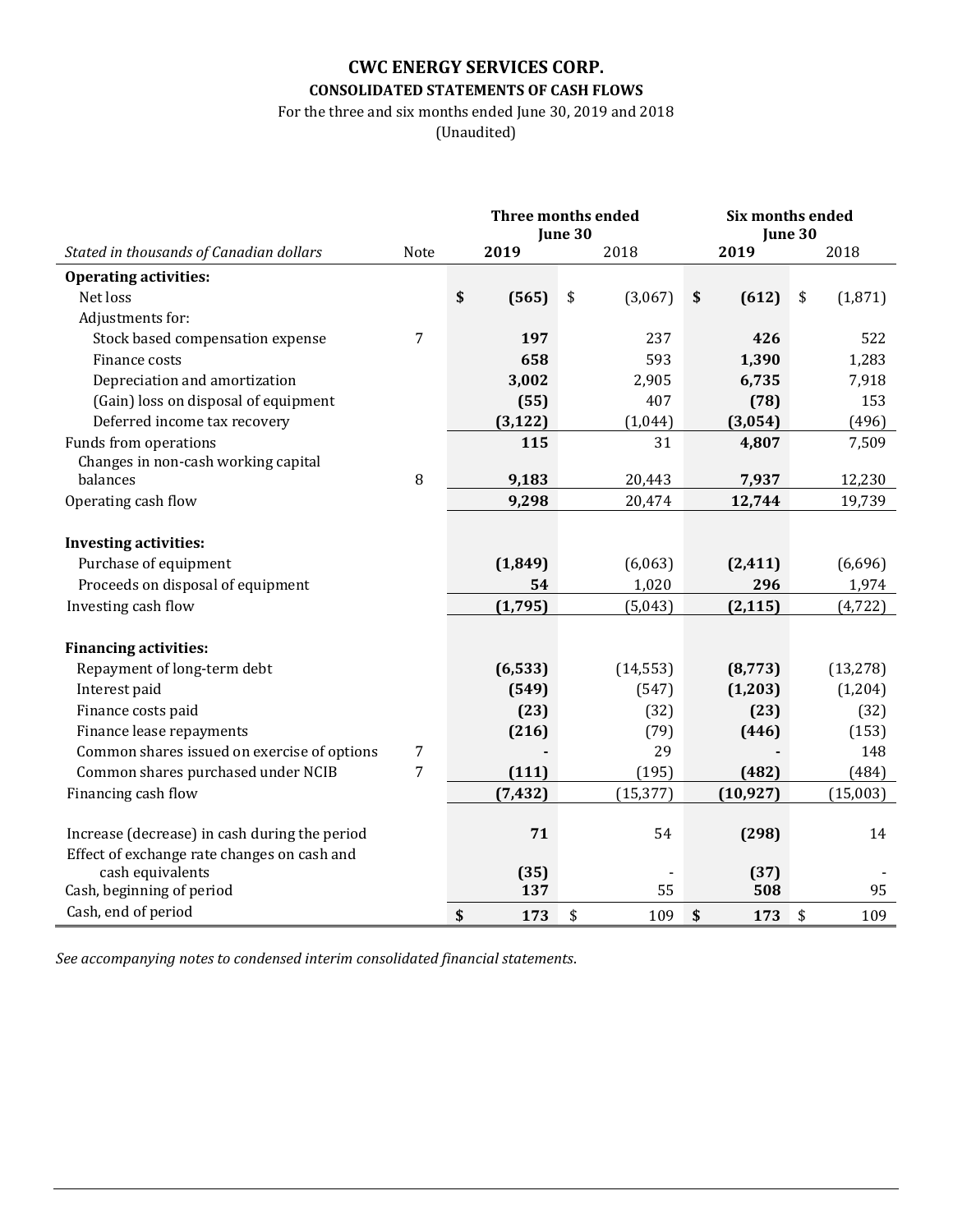NOTES TO THE CONDENSED INTERIM CONSOLIDATED FINANCIAL STATEMENTS

For the three and six months ended June 30, 2019 and 2018

#### (Unaudited)

*Stated in thousands of Canadian dollars except share and per share amounts*

### **1. Reporting entity**

CWC Energy Services Corp. ("CWC" or the "Company") is incorporated under the Business Corporations Act (Alberta). The address of the Company's head office is Suite 610, 205 – 5th Avenue SW, Calgary, Alberta, Canada. The Company is an oilfield services company providing drilling and production services to oil and gas exploration and development companies throughout the Western Canadian Sedimentary Basin ("WCSB") and the Bakken, Denver-Julesburg ("DJ"), Eagle Ford and Permian basins located in the United States. These consolidated financial statements reflect only the Company's proportionate interests in such activities and are comprised of the Company and its subsidiaries. The Company's common stock is listed and traded on the TSX Venture Exchange under the symbol CWC. Additional information regarding CWC's business is available in CWC's most recent Annual Information Form available on SEDAR at [www.sedar.com,](http://www.sedar.com/) on the Company's website [www.cwcenergyservices.com,](http://www.cwcenergyservices.com/) or by contacting the Company at the address noted above.

### **2. Basis of presentation**

#### (a) Statement of compliance

These condensed interim consolidated financial statements have been prepared in accordance with IAS 34 Interim Financial Reporting and do not include all of the information required for annual financial statements and should be read in conjunction with the annual consolidated financial statements of the Company as at and for the year ended December 31, 2018.

These condensed interim consolidated financial statements were approved by the Board of Directors on July 31, 2019.

#### (b) Basis of measurement

The condensed interim consolidated financial statements have been prepared on the historical cost basis.

#### (c) Functional and presentation currency

These condensed interim consolidated financial statements are presented in Canadian dollars. Each of the Company's subsidiaries are measured using the functional currency of that subsidiary, which is the currency of the primary economic environment in which that subsidiary operates. All financial information presented in Canadian dollars has been rounded to the nearest thousand except where otherwise noted.

(d) Use of estimates and judgments

The preparation of the condensed interim consolidated financial statements requires management to make judgments, estimates and assumptions that affect the application of accounting policies and the reported amount of assets and liabilities, income and expense. Actual results may differ from these estimates.

In preparing these condensed interim consolidated financial statements, the significant judgments made by management in applying the Company's accounting policies and the key sources of estimation uncertainty were the same as those that applied to the financial statements as at and for the year ended December 31, 2018 other than as described below.

#### Property, plant and equipment

Effective April 1, 2019 the Company changed the method for depreciating its drilling and well servicing rigs from unit of production to straight line and changed certain estimates relating to useful lives and salvage values. The change in depreciation methodology reflects the current and future economic environment within the industry and the Company believes that straight line deprecation better reflects the pattern in which the assets' future economic benefits will be consumed by the Company, primarily as a result of idle or underutilized assets being depreciated more quickly in periods of low activity. These adjustments were applied prospectively and caused an increase in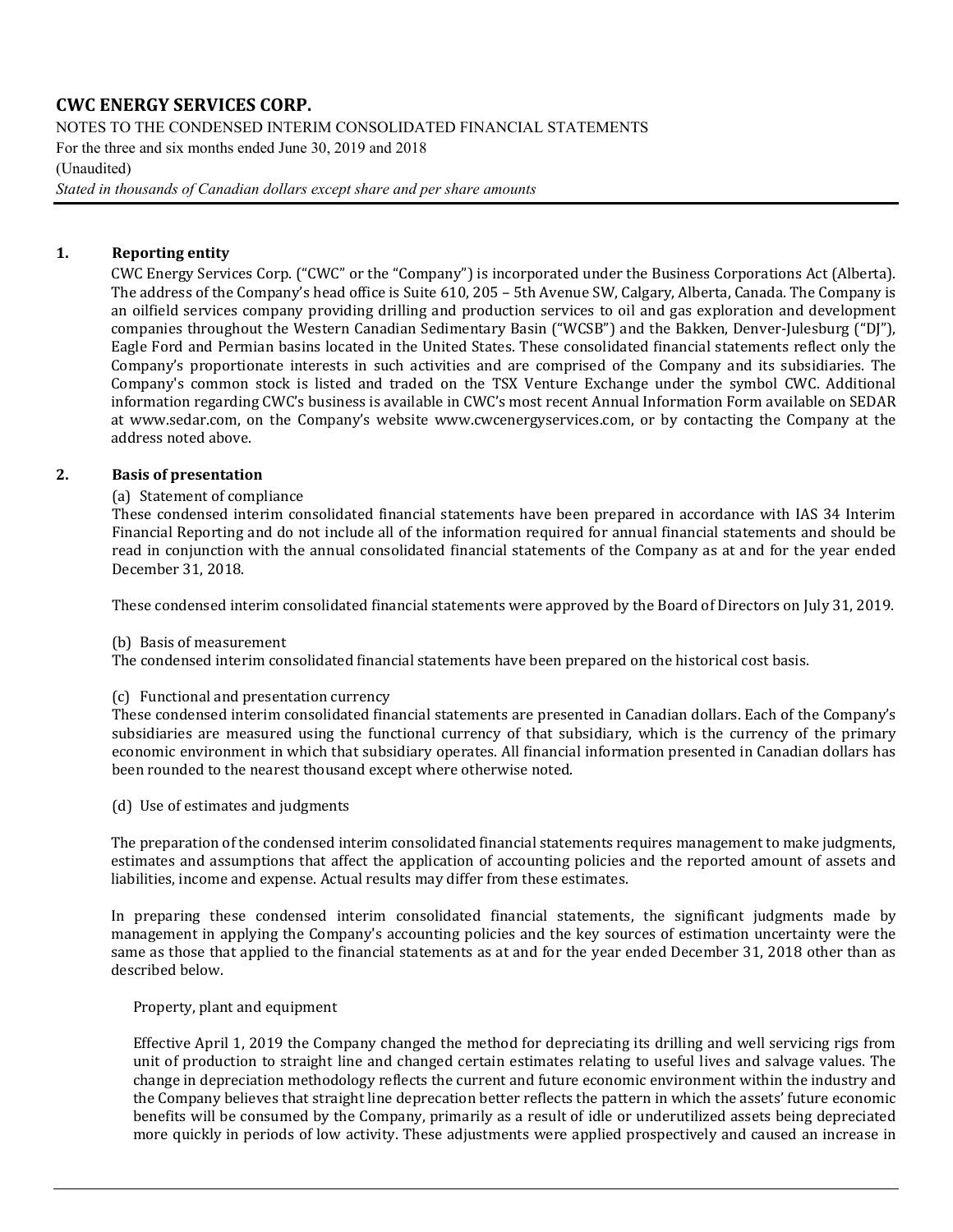### NOTES TO THE CONDENSED INTERIM CONSOLIDATED FINANCIAL STATEMENTS

For the three and six months ended June 30, 2019 and 2018

### (Unaudited)

*Stated in thousands of Canadian dollars except share and per share amounts*

depreciation for Q2 2019 of \$697. The following is a summary of depreciation estimates for the Company's property and equipment as of April 1, 2019.

| Assets                              | Method                                          | Rate                   |
|-------------------------------------|-------------------------------------------------|------------------------|
| Drilling rigs and related equipment | Straight-line with residual values of up to-10% | 25 years               |
| <b>Buildings</b>                    | Straight-line with residual values of up to-20% | 25 years               |
| Production equipment - service rigs | Straight-line with residual values of up to-10% | 25 years               |
| Production equipment - swabbing     | Unit of production                              |                        |
| rigs and Service Rig Level IV       |                                                 |                        |
| recertifications                    |                                                 | 24,000 operating hours |
| Production equipment - coil         | Straight-line with residual values of up to-20% | 10 years               |
| Support equipment                   | Straight-line with residual values of up to-15% | 2 to 10 years          |
| Miscellaneous equipment             | Straight-line with no residual value            | 3 to 5 years           |

### **3. Significant accounting policies**

The accounting policies applied by the Company in these condensed interim consolidated financial statements are the same as those applied by the Company in its consolidated financial statements as at and for the year ended December 31, 2018, except for the adoption of IFRS 16 – Leases and Foreign Currency Translation. These unaudited condensed interim consolidated financial statements should be read in conjunction with the audited consolidated financial statements and notes thereto as at and for the year ended December 31, 2018 as filed on SEDAR.

(a) IFRS 16 - Leases

In January 2016, the IASB issued IFRS 16 Leases ("IFRS 16"), which replaces the existing IFRS guidance on leases: IAS 17 Leases ("IAS 17"). Under IAS 17, lessees were required to determine if the lease is a finance or operating lease, based on specified criteria of whether the lease transferred significantly all the risks and rewards associated with ownership of the underlying asset. Finance leases are recognized on the balance sheet while operating leases are recognized in the Consolidated Statements of Income when the expense is incurred. IFRS 16 introduced a single lease accounting model for lessees which require a Right-of-Use ("ROU") asset and lease liability to be recognized on the balance sheet for contracts that are, or contain, a lease. The Company's leases under IFRS 16 primarily consist of vehicle leases, which were previously classified as finance leases, and office leases, which were previously classified as operating leases.

The Company has adopted IFRS 16 on January 1, 2019 using the modified retrospective approach. The modified retrospective approach does not require restatement of prior period financial information as it recognizes the cumulative effect as an adjustment to opening retained earnings and applies the standard prospectively. Accordingly, comparative information in the Company's financial statements are not restated.

For leases that were previously classified as finance leases under IAS 17, the carrying amount of the ROU asset and lease liability remain unchanged upon transition and were determined at the carrying amount immediately before the adoption date.

For leases that were previously classified as operating leases under IAS 17, lease liabilities were measured at the present value of the remaining lease payments discounted using the Company's incremental borrowing rate on January 1, 2019. ROU assets were measured at an amount equal to the lease liability. The recognition of the present value of minimum lease payments resulted in additional \$645 of ROU assets and associated lease liabilities.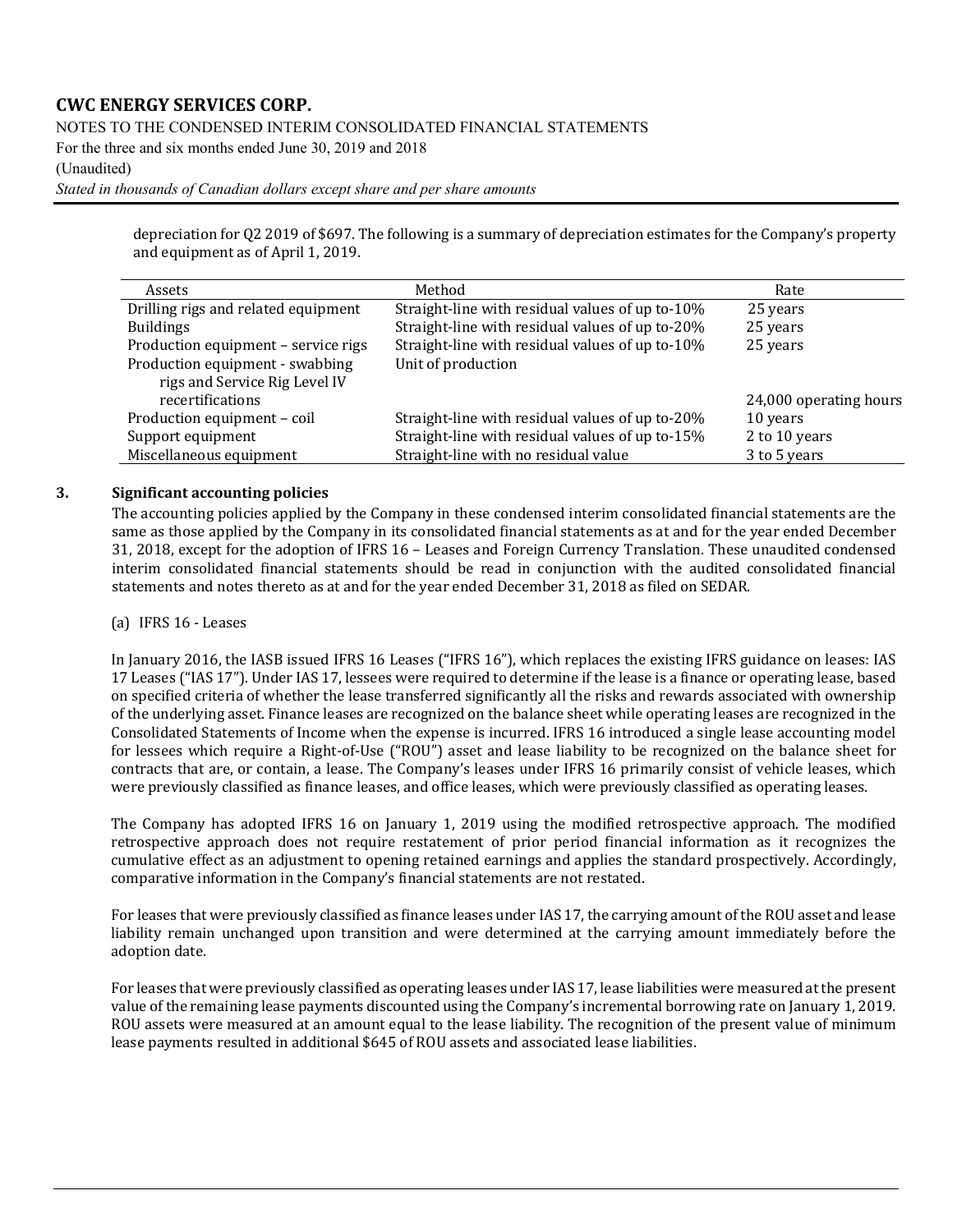### NOTES TO THE CONDENSED INTERIM CONSOLIDATED FINANCIAL STATEMENTS

For the three and six months ended June 30, 2019 and 2018

### (Unaudited)

*Stated in thousands of Canadian dollars except share and per share amounts*

The adoption of IFRS 16 included the following elections:

- Elected to not recognize ROU assets and liabilities for leases term of less than 12 months, or for leases of low value.
- Elected to exclude initial direct costs from measuring the ROU asset at the date of initial application.
- Elected to apply a single discount rate to portfolio of leases with similar characteristics.
- Elected to use hindsight in determining lease term.

As a result of this adoption, the Company has revised the description of its accounting policy for leases as follows:

#### *Leases*

A contract is, or contains, a lease if the contract conveys the right of control the use of an identified asset for a period of time in exchange for considerations. A lease obligation is recognized at the commencement of the lease term at the present value of the lease payments that are not paid at that date. Interest expense is recognized on the lease obligations using the effective interest rate method and payments are applied against the lease obligation. At the commencement date, a corresponding ROU is recognized at the amount of the lease obligation, adjusted for lease incentives received and initial direct costs. Depreciation is recognized on the ROU asset over the lease term.

The preparation of the condensed interim consolidated financial statements in accordance with IFRS requires management to make judgements, estimates, and key assumptions that affect the reported amount of asset, liabilities, income, and expense. Actual results could differ significantly from these estimates. Key areas where management has made judgements, estimates, and assumptions related to the adoption of IFRS 16 include:

- Incremental borrowing rate: The incremental borrowing rates are based on judgements including economic environment, term, currency, and the underlying risk inherent to the asset. The carrying balance of the ROU asset, lease obligations, and the resulting interest and depletion and depreciation expense, may differ due to changes in the market conditions and lease term.
- Lease term: Lease terms are based on assumptions regarding extension terms that allow for operational flexibility and future market conditions.
- (b) Foreign Currency Translation

Functional currency is the currency of the primary economic environment in which the Company and its subsidiaries operate and is normally the currency in which the entity primarily generates and expends cash. The financial statements of the Company's subsidiaries are translated into Canadian dollars, which is the presentation currency of the Company. The assets and liabilities of subsidiaries whose functional currencies are other than Canadian dollars are translated into Canadian dollars at the foreign exchange rate at the balance sheet date, while revenues and expenses of such subsidiaries are translated using average monthly foreign exchange rates, which approximate the foreign exchange rates on the dates of the transactions. Foreign exchange differences arising on translation are included in Other Comprehensive Income ("OCI").

The Company's transactions in foreign currencies are translated to the appropriate functional currency at the foreign exchange rate on the dates of the transactions. Monetary assets and liabilities denominated in foreign currencies are translated to the functional currency at the foreign exchange rate at the balance sheet date and differences arising on translation are recognized in net earnings. Non-monetary assets that are measured in terms of historical cost in foreign currency are translated using the exchange rate at the dates of the transactions.

#### **4. Seasonality and Weather**

The Company's Canadian operations are dependent on weather conditions which impact our ability to move heavy equipment safely and efficiently in Western Canada's oil and natural gas fields. Activity levels during the first quarter are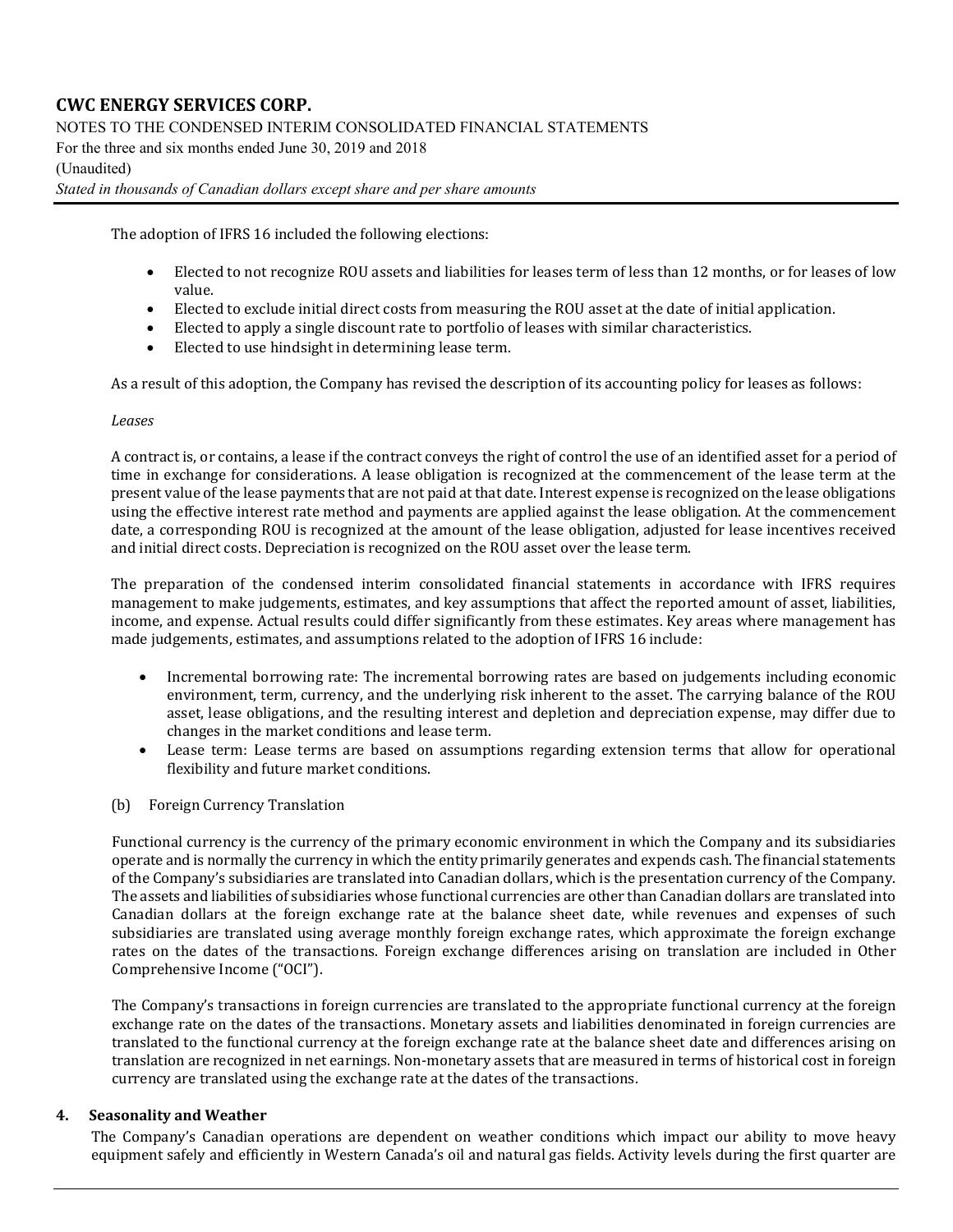NOTES TO THE CONDENSED INTERIM CONSOLIDATED FINANCIAL STATEMENTS

For the three and six months ended June 30, 2019 and 2018

#### (Unaudited)

*Stated in thousands of Canadian dollars except share and per share amounts*

typically the most robust as the frost creates a stable ground mass that allows for easy access to well sites and easier drilling and service rig movement. The second quarter is traditionally the slowest due to road bans during spring break-up. When winter frost leaves the ground, it renders many secondary roads incapable of supporting the weight of heavy equipment until they have thoroughly dried out. Road bans during this time restrict service and support equipment access to well sites. The third quarter has more activity as the summer months are typically drier than the second quarter. The fourth quarter is again quite active as winter temperatures freeze the ground once more maximizing site access. However, there may be temporary halts to operations in extreme cold weather when the temperature falls below -35C.

### **5. Property, plant and equipment**

|                                                          | Contract<br>drilling<br>equipment | <b>Production</b><br>services<br>property,<br>plant and<br>equipment | <b>Other</b><br>equipment | <b>Total</b>  |
|----------------------------------------------------------|-----------------------------------|----------------------------------------------------------------------|---------------------------|---------------|
| Costs                                                    |                                   |                                                                      |                           |               |
| Balance, December 31 2018                                | \$<br>119,532                     | \$<br>255,655                                                        | \$<br>1,942               | \$<br>377,129 |
| Right of Use assets                                      | 92                                | 553                                                                  |                           | 645           |
| Balance, January 1, 2019                                 | 119,624                           | 256,208                                                              | 1,942                     | 377,774       |
| <b>Additions</b>                                         | 1,120                             | 1,237                                                                | 61                        | 2,418         |
| Additions right of use assets                            | 46                                | 87                                                                   |                           | 133           |
| <b>Disposals</b>                                         |                                   | (400)                                                                |                           | (400)         |
| Balance, June 30, 2019                                   | 120,790                           | 257,132                                                              | 2,003                     | 379,925       |
| <b>Accumulated depreciation and</b><br>impairment losses |                                   |                                                                      |                           |               |
| Balance, December 31, 2018                               | 26,282                            | 123,376                                                              | 1,813                     | 151,471       |
| Depreciation                                             | 3,055                             | 3,532                                                                | 28                        | 6,615         |
| <b>Disposals</b>                                         |                                   | (168)                                                                |                           | (168)         |
| Balance, June 30, 2019                                   | 29,337                            | 126,740                                                              | 1,841                     | 157,918       |
| Net book value                                           |                                   |                                                                      |                           |               |
| Balance, June 30, 2019                                   | \$<br>91,453                      | \$<br>130,392                                                        | \$<br>162                 | \$<br>222,007 |

The following table discloses the depreciation relating to ROU assets by class for the six months ended June 30, 2019 as well as their ending net book value at June 30, 2019.

|                             |     | <b>Depreciation</b> |   | <b>Net Book</b><br><b>Value</b> |
|-----------------------------|-----|---------------------|---|---------------------------------|
| Automobiles<br>Office space | S   | 168<br>240          | S | 648<br>405                      |
| Balance, June 30, 2019      | J.D | 408                 |   | 1,053                           |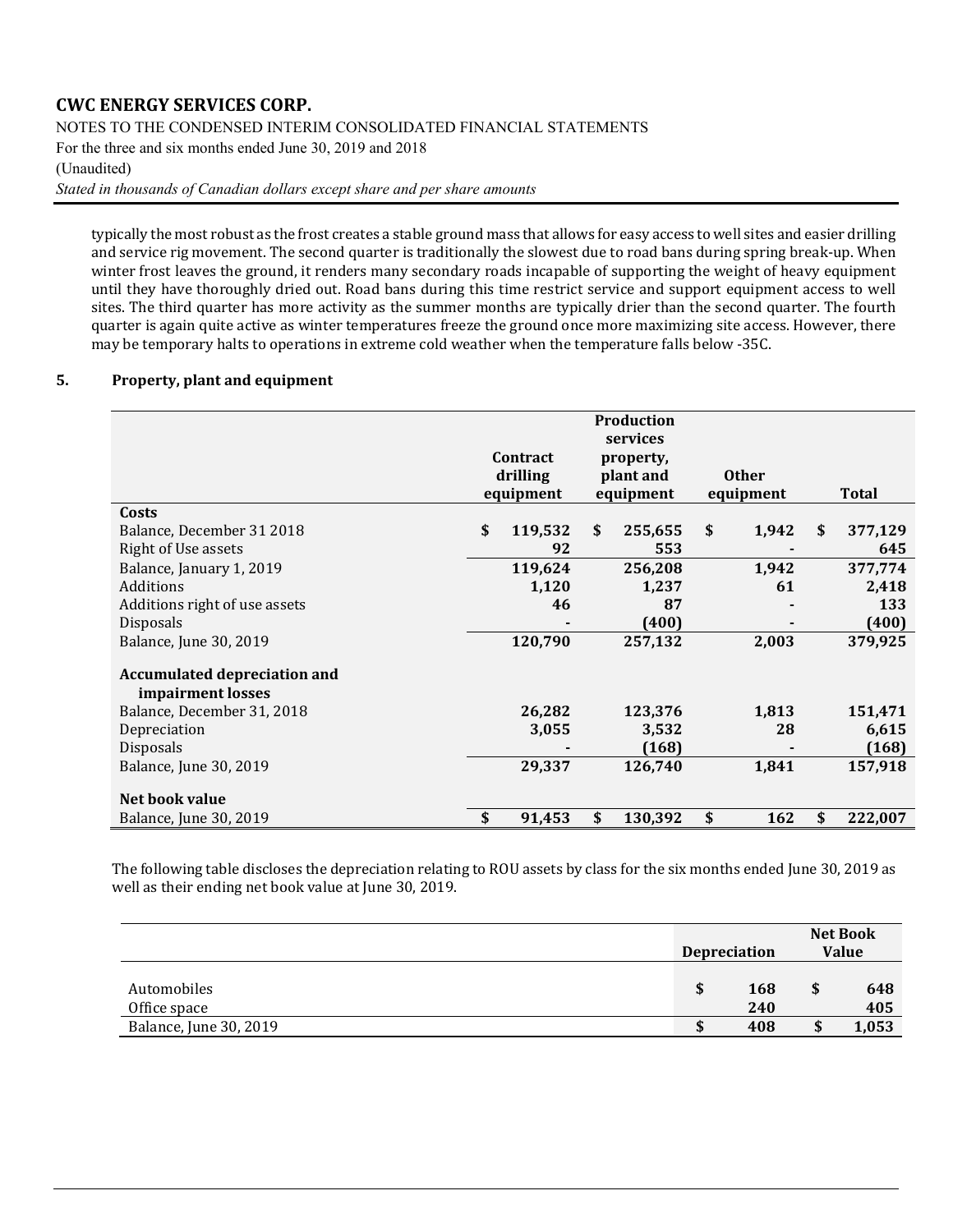NOTES TO THE CONDENSED INTERIM CONSOLIDATED FINANCIAL STATEMENTS

For the three and six months ended June 30, 2019 and 2018

(Unaudited)

*Stated in thousands of Canadian dollars except share and per share amounts*

### **6. Loans and borrowings**

The following table provides information with respect to amounts included in the consolidated statement of financial position related to loans and borrowings:

|                                                                                               |          | <b>June 30,</b><br>2019                    |          | December 31,<br>2018                       |
|-----------------------------------------------------------------------------------------------|----------|--------------------------------------------|----------|--------------------------------------------|
| Current liabilities:                                                                          |          |                                            |          |                                            |
| Current portion of Lease liabilities                                                          | \$       | 775                                        | \$       | 346                                        |
| Current portion of Mortgage Loan                                                              |          | 582                                        |          | 582                                        |
|                                                                                               | \$       | 1,357                                      | \$       | 928                                        |
| Non-current liabilities:<br>Bank Loan<br>Mortgage Loan<br>Lease liabilities<br>Financing fees | \$<br>\$ | 23,604<br>11,636<br>284<br>(263)<br>35,261 | \$<br>\$ | 32,087<br>11,927<br>381<br>(427)<br>43,968 |
| Total loans and borrowings                                                                    | \$       | 36,618                                     | \$       | 44,896                                     |

The Company has credit facilities with a syndicate of four Canadian financial institutions (the "Credit Facility"). The Credit Facility provides the Company with a \$75 million extendible revolving term facility (the "Bank Loan") and other credit instruments. Of the Bank Loan, \$65 million is a syndicated facility with the remaining \$10 million being an operating facility. On August 4, 2017, the Bank Loan was extended for a committed term until July 31, 2020 ("Maturity Date"). No principal payments are required under the Bank Loan until the Maturity Date, at which time any amounts outstanding are due and payable. The Company may, on an annual basis, request the Maturity Date be extended for a period not to exceed three years from the date of the request. If a request for an extension is not approved by the banking syndicate, the Maturity Date will remain unchanged.

The Bank Loan bears interest based on a sliding scale pricing grid tied to the Company's trailing Consolidated Debt<sup>(2)</sup> to Consolidated Adjusted EBITDA(1) ratio from a minimum of the bank's prime rate plus 0.75% to a maximum of the bank's prime rate plus 3.75% or from a minimum of the bankers acceptances rate plus a stamping fee of 1.75% to a maximum of the bankers acceptances rate plus a stamping fee of 4.75%. Standby fees under the Bank Loan range between 0.39% and 1.07%. Interest and fees under the Bank Loan are payable monthly. The Company has the option to borrow funds denominated in either Canadian or United States dollars under the Credit Facility. Borrowings under the Bank Loan are limited to an aggregate of 75% of accounts receivable outstanding less than 90 days plus 60% of the net book value of property and equipment less certain priority payables. As at June 30, 2019, of the \$75,000 Bank Loan facility, \$51,396 was available for immediate borrowing and \$23,604 was outstanding (December 31, 2018: \$32,087). The Bank Loan has an accordion feature which provides the Company with an ability to increase the maximum borrowings up to \$125,000, subject to the approval of the lenders. The Bank Loan is secured by a security agreement covering all of the assets of the Company and a first charge Security Interest covering all assets of the Company (other than real estate assets related to the Mortgage Loan). Effective December 31, 2018, the applicable rates under the Bank Loan are: bank prime rate plus 1.00%, banker's acceptances rate plus a stamping fee of 2.00%, and standby fee rate of 0.45%.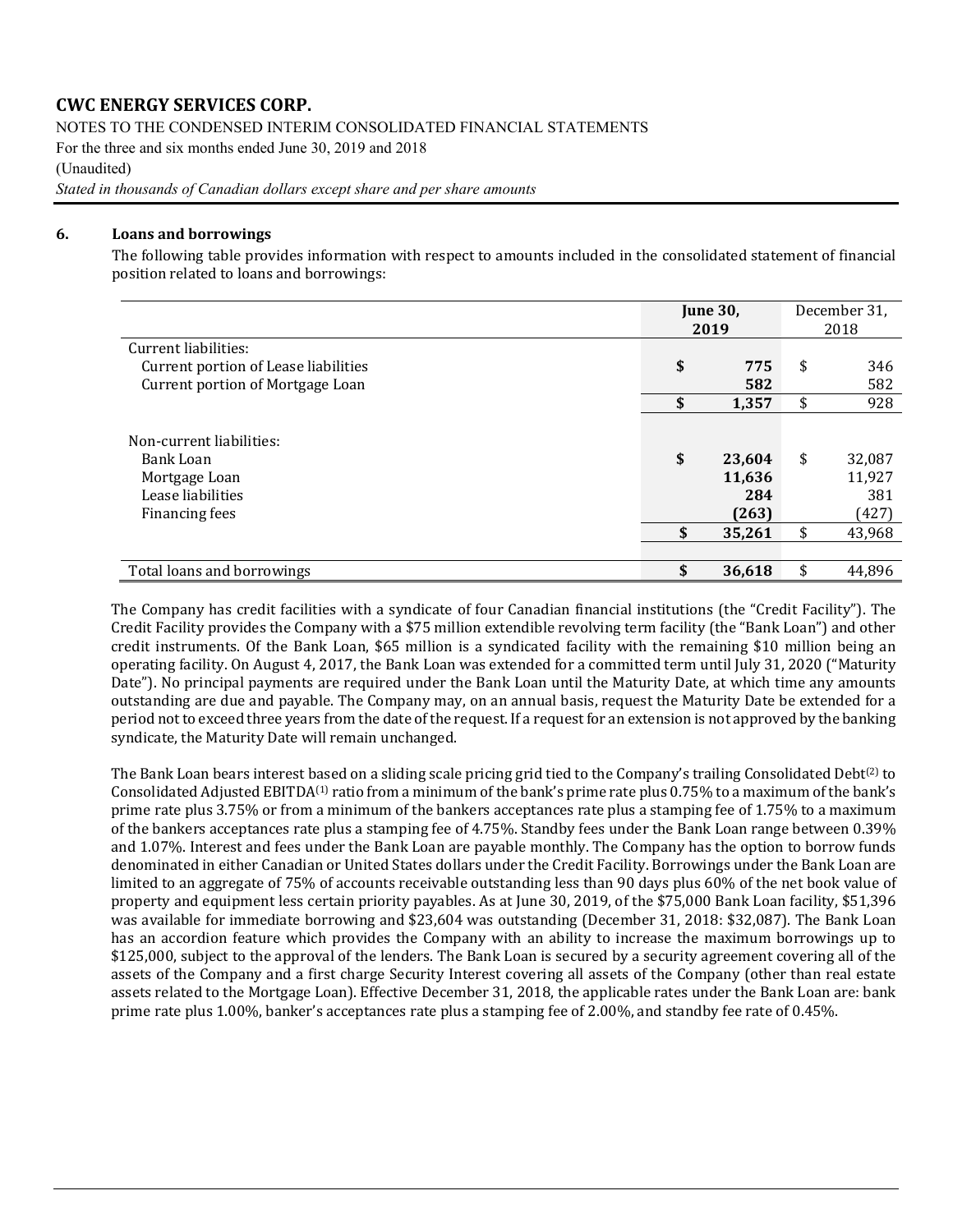### NOTES TO THE CONDENSED INTERIM CONSOLIDATED FINANCIAL STATEMENTS

For the three and six months ended June 30, 2019 and 2018

#### (Unaudited)

*Stated in thousands of Canadian dollars except share and per share amounts*

Under the terms of the Credit Facility, the Company is required to comply with the following financial covenants:

|                                                                                                   |                     | <b>June 30.</b> |
|---------------------------------------------------------------------------------------------------|---------------------|-----------------|
|                                                                                                   | Covenant limits     | 2019            |
| Consolidated Debt <sup>(2)</sup> to Consolidated Adjusted EBITDA <sup>(1)</sup>                   | $4.00:1.00$ or less | 1.44:1.00       |
| Consolidated Debt $(2)$ to Capitalization $(3)$                                                   | $0.50:1.00$ or less | 0.19:1.00       |
| Consolidated Adjusted Cash Flow <sup>(4)</sup> to Consolidated Finance Obligations <sup>(5)</sup> | $1.15:1.00$ or more | 4.47:1.00       |

 $(1)$  Consolidated Adjusted EBITDA is calculated as net income plus finance costs, plus current and deferred income taxes, plus depreciation, plus stock based compensation, plus any non-recurring losses or impairment losses, or permitted severance costs, minus any non-recurring gain, plus any expenses related to corporate or business acquisitions with all amounts being for the twelve month period ended the calculation date. Consolidated Adjusted EBITDA is adjusted to reflect the inclusion of material acquisitions or material dispositions on a pro forma basis for the twelve month period ended the calculation date. Consolidated Adjusted EBITDA is increased if debt repayments from the proceeds of equity issuance are used to repay the syndicated facility and designated by the Company as an Equity Cure amount.

 $(2)$  Consolidated Debt is calculated as total loans and borrowings as shown in the schedule above adjusted to exclude the funds held in the segregated account and to remove any financing fees included.

(3) Capitalization is calculated as Consolidated Debt plus Shareholders' Equity as at the calculation date.

(4) Consolidated Adjusted Cash Flow is calculated as Consolidated Adjusted EBITDA minus amounts paid for transaction costs, dividends or share repurchases in the twelve month period ended the calculation date. The Calculation of Adjusted Cash Flow excludes Consolidated Adjusted EBITDA resulting from an Equity Cure.

(5) Consolidated Finance Obligations is calculated as finance costs plus scheduled principal payments on debt including scheduled principal payments under finance leases minus accretion of finance fees included in finance costs for the twelve month period ended the calculation date.

Mortgage Loan is a loan maturing on June 28, 2023 that is amortized over 22 years with blended monthly principal and interest payments of \$86. At maturity, approximately \$9,891 of principal will become payable assuming only regular monthly payments are made. On July 27, 2018 the Company entered into an interest rate swap to exchange the floating rate interest payments for fixed rate interest payments, which fix the Bankers Acceptance-Canadian Dollar Offered Rate components of its interest payment on the outstanding term debt. Under the interest rate swap agreement, the Company pays a fixed rate of 2.65% per annum plus the applicable credit spread of 1.35%, for an effective fixed rate of 4.0%. The fair value of the interest rate swap arrangement is the difference between the forward interest rates and the discounted contract rate. As of June 30, 2019 the mark-to-market value of the interest rate swap of \$428 is included within accounts payable and accrued liabilities on the Consolidated Statements of Financial position (December 31, 2018: \$206). For the three months ended June 30, 2019 the mark-to-mark value of the interest rate swap resulted in a loss of \$51 included within finance costs on the Consolidated Statements of Comprehensive Loss.

Lease liabilities consist of automobiles and office space which mature in 1 to 3 years. The incremental borrowing rate applied to the individual leases liabilities vary from 4.0-6.4% per annum. During the quarter interest expense on leased liabilities was \$16 and expenses relating to short-term leases was \$nil.

Financing fees consist of commitment fees and legal expenses relating to the Credit Facility and are being amortized using the effective interest rate method over the term of the Credit Facility. For the three months ended of June 30, 2019 financing fees of \$146 and for the six months ended June 30, 2019 \$187 were amortized and included in finance costs (year ended December 31, 2018: \$162).

#### **7. Share capital**

(a) Authorized

Unlimited number of Common voting shares without par value. Unlimited number of Preferred shares without par value.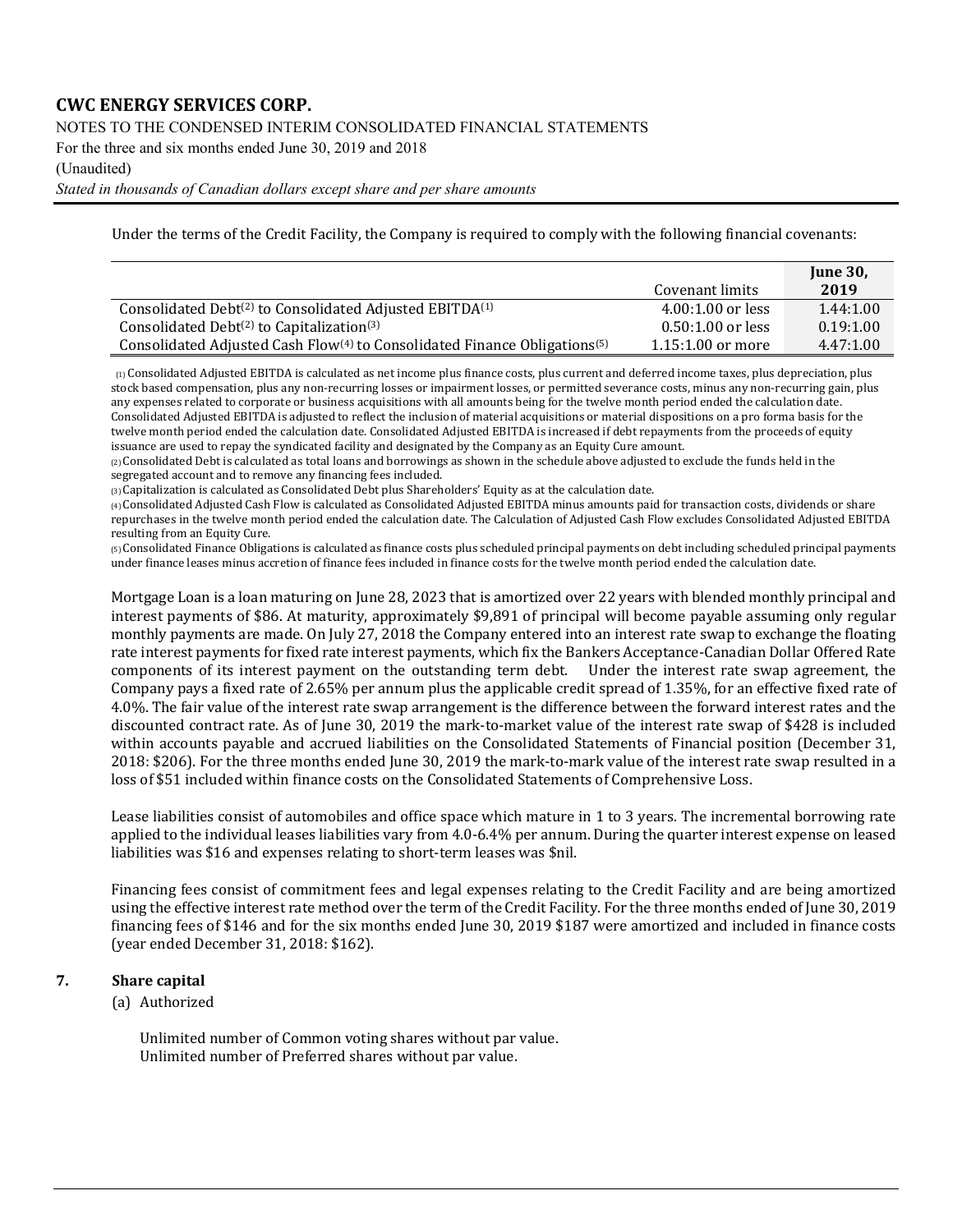NOTES TO THE CONDENSED INTERIM CONSOLIDATED FINANCIAL STATEMENTS

For the three and six months ended June 30, 2019 and 2018

#### (Unaudited)

*Stated in thousands of Canadian dollars except share and per share amounts*

(b) Normal course issuer bid

On April 10, 2018, the Company initiated a Normal Course Issuer Bid ("NCIB") which expired on April 9, 2019. Under this expired NCIB the Company was entitled to purchase, from time to time up to 26,057,889 of issued and outstanding common shares through the facilities of the TSXV or other recognized marketplaces. In addition, CWC entered into an automatic securities purchase plan (the "ASPP") (as defined under applicable securities laws) with Raymond James Ltd. ("Raymond James") for the purpose of making purchases under the ASPP. Such purchases were determined by Raymond James in its sole discretion, without consultation with CWC having regard to the price limitation and aggregate purchase limitation and other terms of the ASPP and the rules of the TSXV. Conducting the NCIB as an ASPP allows common shares to be purchased at times when CWC would otherwise be prohibited from doing so pursuant to securities laws and its internal trading policies.

On April 15, 2019, the Company replaced its expired NCIB with a new NCIB which now expires on April 14, 2020. Under the new NCIB the Company may purchase, from time to time as it considers advisable, up to 25,535,115 of issued and outstanding common shares through the facilities of the TSXV or other recognized marketplaces. In addition, CWC renewed its ASPP with Raymond James for the purpose of making purchases under the ASPP.

For the three months ended June 30, 2019, 623,000 shares (2018: 1,023,000) for consideration of \$111 including commissions (2018: \$195) were purchased under the NCIB, and for the six months ended June 30, 2019, 2,673,500 shares (2018: 2,417,500) for consideration of \$482 including commissions (2018: 484) were purchased under the NCIB. In the three months ended June 30, 2019, a total of 744,000 shares were cancelled and returned to treasury (2018: 935,500), and in the six months ended June 30, 2019, a total of 2,536,000 shares were cancelled and returned to treasury (2018: 2,254,000).

(c) Stock options

The following table summarizes changes in the number of stock options outstanding:

|                                     |             | Weighted         |
|-------------------------------------|-------------|------------------|
|                                     | Number of   | average exercise |
|                                     | options     | price            |
| <b>Balance at December 31, 2018</b> | 24,351,333  | 0.25             |
| <b>Expired</b>                      | (1,700,000) | 1.04             |
| <b>Forfeited</b>                    | (423,000)   | 0.19             |
| Balance at June 30, 2019            | 22,228,333  | 0.19             |

For the three months ended June 30, 2019, stock-based compensation expense relating to stock options totaled \$109 (three months ended June 30, 2018: \$162). For the six months ended June 30, 2019, stock-based compensation expense relating to stock options totaled \$252 (six months ended June 30, 2018: \$352).

(d) Restricted share unit plan

The following table summarizes changes in the number of Restricted Share Units ("RSUs") outstanding:

|                       |                |                        | Weighted       |                |
|-----------------------|----------------|------------------------|----------------|----------------|
|                       |                | Weighted average       | average        |                |
|                       | Number of RSUs | remaining life (years) | exercise price | Number of RSUs |
| Issue date fair value | outstanding    | contractual            | (\$)           | exercisable    |
| $$0.14 - $0.23$       | 5,551,001      | 2.54                   | n/a            | 707,997        |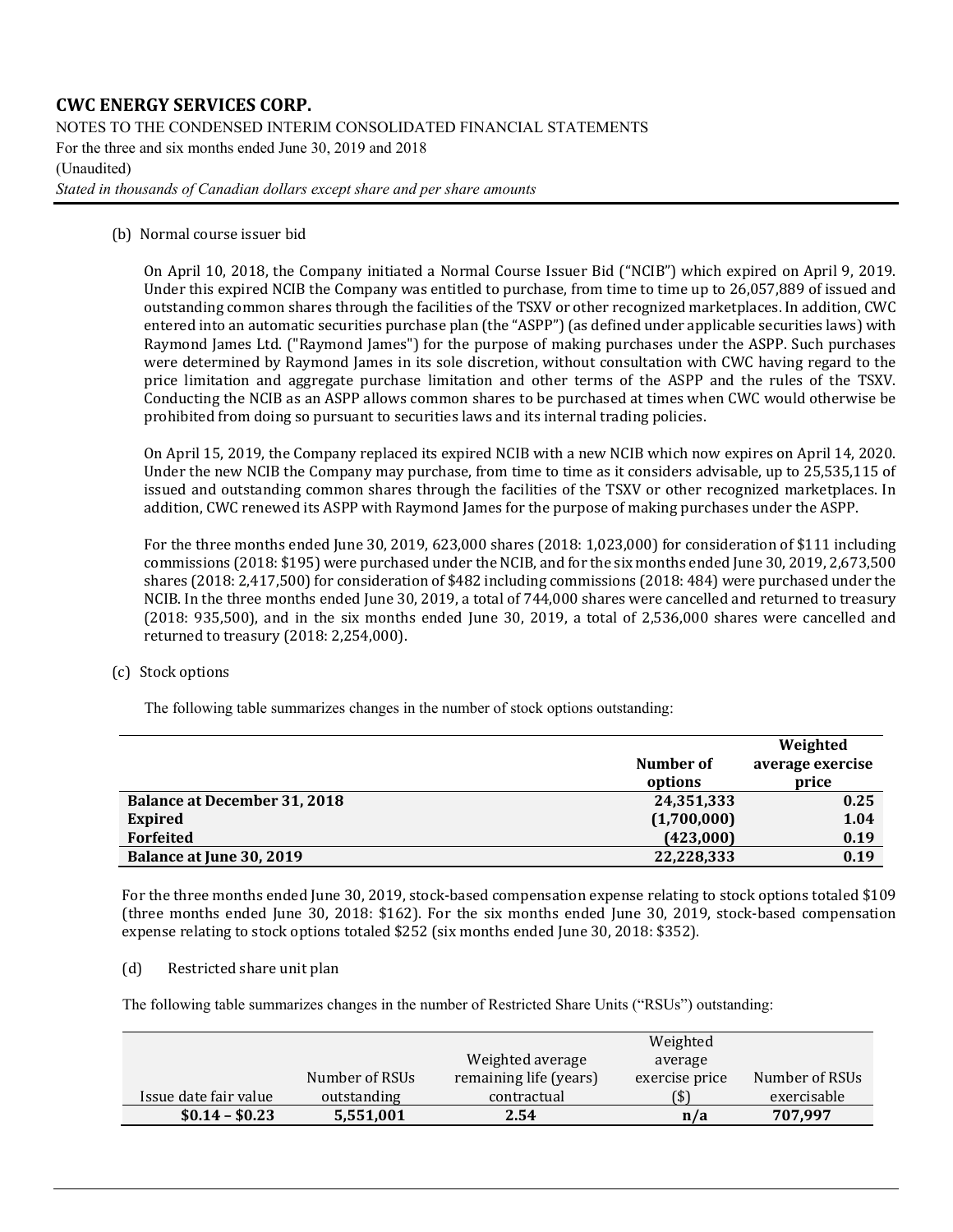NOTES TO THE CONDENSED INTERIM CONSOLIDATED FINANCIAL STATEMENTS

For the three and six months ended June 30, 2019 and 2018

(Unaudited)

*Stated in thousands of Canadian dollars except share and per share amounts*

For the three months ended June 30, 2019, stock-based compensation expense relating to RSUs totaled \$88 (2018: \$95). For the six months ended June 30, 2019, stock-based compensation expense relating to RSUs totaled \$174 (2018: \$170).

For the six months ended June 30, 2019, 377,000 RSUs were exercised (2018: 305,667), 36,000 RSUs were forfeited (2018: 227,000) and 54,000 RSUs were issued (2018: 54,000).

(e) Weighted average common shares outstanding

| The following table reconciles the common shares used in computing per share amounts for the periods noted: |
|-------------------------------------------------------------------------------------------------------------|
|-------------------------------------------------------------------------------------------------------------|

|                                                                                                               |             | For the three months ended |             | For the six months ended |
|---------------------------------------------------------------------------------------------------------------|-------------|----------------------------|-------------|--------------------------|
|                                                                                                               |             | <b>June 30.</b>            |             | <b>June 30,</b>          |
|                                                                                                               | 2019        | 2018                       | 2019        | 2018                     |
| Weighted average common shares<br>outstanding - basic<br>Effect of dilutive share-based<br>compensation plans | 510,978,053 | 521,289,658                | 511,823,718 | 521,682,326              |
| Weighted average common shares<br>outstanding - basic and diluted                                             | 510,978,053 | 521,289,658                | 511,823,718 | 521,682,326              |

Outstanding stock options and RSUs are currently the only instruments which could potentially dilute earnings per share.

### **8. Supplemental cash flow information**

|                                                           | For the three months ended | <b>June 30,</b> |        |      | For the six months ended |    |        |
|-----------------------------------------------------------|----------------------------|-----------------|--------|------|--------------------------|----|--------|
|                                                           | 2019                       |                 | 2018   |      | 2019                     |    | 2018   |
| Increase (decrease) in non-cash working<br>capital items: |                            |                 |        |      |                          |    |        |
| Accounts receivable                                       | \$<br>9,036                | \$              | 20,186 | - \$ | 7,878                    | \$ | 11,290 |
| Prepaid expenses and deposits                             | (349)                      |                 | 84     |      | 84                       |    | 67     |
| Accounts payable and accrued liabilities                  | 496                        |                 | 173    |      | (25)                     |    | 873    |
|                                                           | 9,183                      |                 | 20.443 |      | 7,937                    |    | 12,230 |

### **9. Operating segments**

The Company operates its Contract Drilling segment in both Canada and the United States while its Production Services segment operates in Canada. The Contract Drilling segment provides drilling rigs and related ancillary equipment to oil and gas exploration and production companies. The Production Services segment provides well services to oil and gas exploration and production companies through the use of service rigs, swabbing rigs and coil tubing units.

Management uses net income before depreciation and income taxes ("segment profit") in management reports reviewed by key management personnel and the board of directors to measure performance at a segment basis. Segment profit is used to measure performance as management believes this is the most relevant measure in evaluating the results of our segments relative to each other and other entities that operate within the respective industries.

The Corporate segment captures general and administrative expenses associated with supporting each of the reporting segments operations, plus costs associated with being a public company. Also included in the Corporate segment is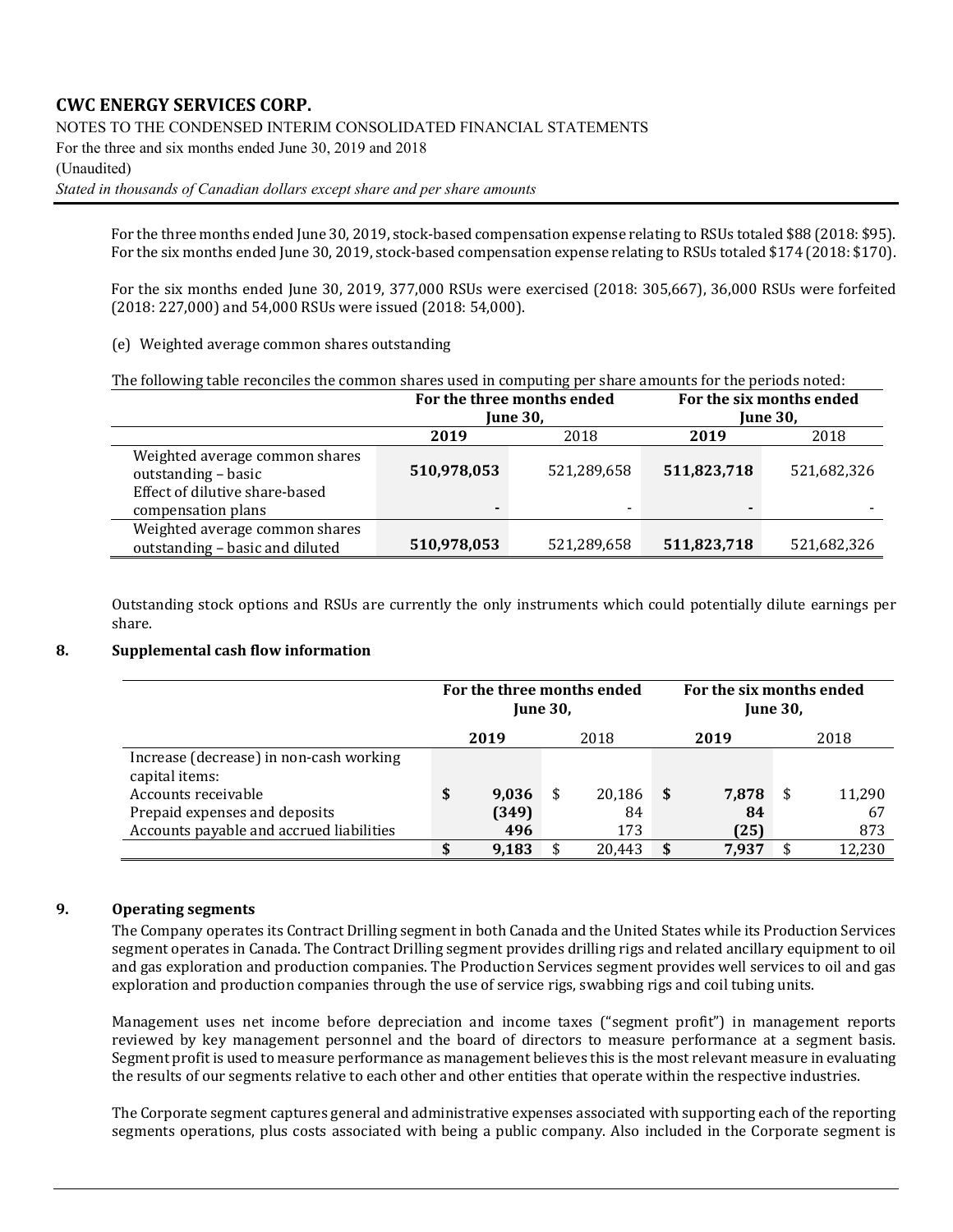NOTES TO THE CONDENSED INTERIM CONSOLIDATED FINANCIAL STATEMENTS

For the three and six months ended June 30, 2019 and 2018

#### (Unaudited)

*Stated in thousands of Canadian dollars except share and per share amounts*

interest expense for debt servicing, income tax expense and other amounts not directly related to the two primary segments.

The amounts related to each industry segment are as follows:

| For the three months ended June 30, 2019 | Contract        | <b>Production</b> |             |               |
|------------------------------------------|-----------------|-------------------|-------------|---------------|
|                                          | <b>Drilling</b> | <b>Services</b>   | Corporate   | <b>Total</b>  |
| Revenue                                  | \$<br>3,388     | \$<br>15,358      | \$<br>٠     | \$<br>18,746  |
|                                          |                 |                   |             |               |
| Direct operating expenses                | 2,898           | 12,025            |             | 14,923        |
| Selling and administrative expenses      | 400             | 2,382             | 926         | 3,708         |
| Stock based compensation                 |                 |                   | 197         | 197           |
| Finance costs                            |                 |                   | 658         | 658           |
| Gain on disposal of equipment            |                 | (55)              |             | (55)          |
| Depreciation                             | 924             | 1,818             | 260         | 3,002         |
| Loss before tax                          | (834)           | (812)             | (2,041)     | (3,687)       |
| Deferred income tax recovery             |                 |                   | (3, 122)    | (3, 122)      |
| <b>Net loss</b>                          | \$<br>(834)     | \$<br>(812)       | \$<br>1,081 | \$<br>(565)   |
| Capital expenditures                     | \$<br>1,164     | \$<br>692         | \$46        | \$<br>1,902   |
| As at June 30, 2019                      |                 |                   |             |               |
| Property, plant and equipment            | \$<br>91,453    | \$<br>130,392     | \$<br>162   | \$<br>222,007 |
| Intangibles                              |                 |                   |             |               |

| For the three months ended June 30, 2018 | Contract        | <b>Production</b> |                |               |
|------------------------------------------|-----------------|-------------------|----------------|---------------|
|                                          | <b>Drilling</b> | <b>Services</b>   | Corporate      | Total         |
| Revenue                                  | \$<br>2,824     | \$<br>19,421      | \$             | 22,245        |
| Direct operating expenses                | 2,672           | 15,232            |                | 17,904        |
| Selling and administrative expenses      | 331             | 2,640             | 1,339          | 4,310         |
| Stock based compensation                 |                 |                   | 237            | 237           |
| Finance costs                            |                 |                   | 593            | 593           |
| Loss on disposal of equipment            |                 | 407               |                | 407           |
| Depreciation                             | 632             | 2,048             | 225            | 2,905         |
| Loss before tax                          | (811)           | (906)             | (2, 394)       | (4, 111)      |
| Deferred income tax recovery             |                 |                   | (1,044)        | (1, 044)      |
| <b>Net loss</b>                          | (811)           | \$<br>(906)       | \$<br>(1, 350) | \$<br>(3,067) |
| Capital expenditures                     | \$<br>4,986     | \$<br>1,123       | \$             | 6,109         |
| As at June 30, 2018                      |                 |                   |                |               |
| Property, plant and equipment            | \$<br>94,758    | \$<br>134,470     | \$<br>142      | \$<br>229,370 |
| Intangibles                              | 267             | \$                | \$             | 267           |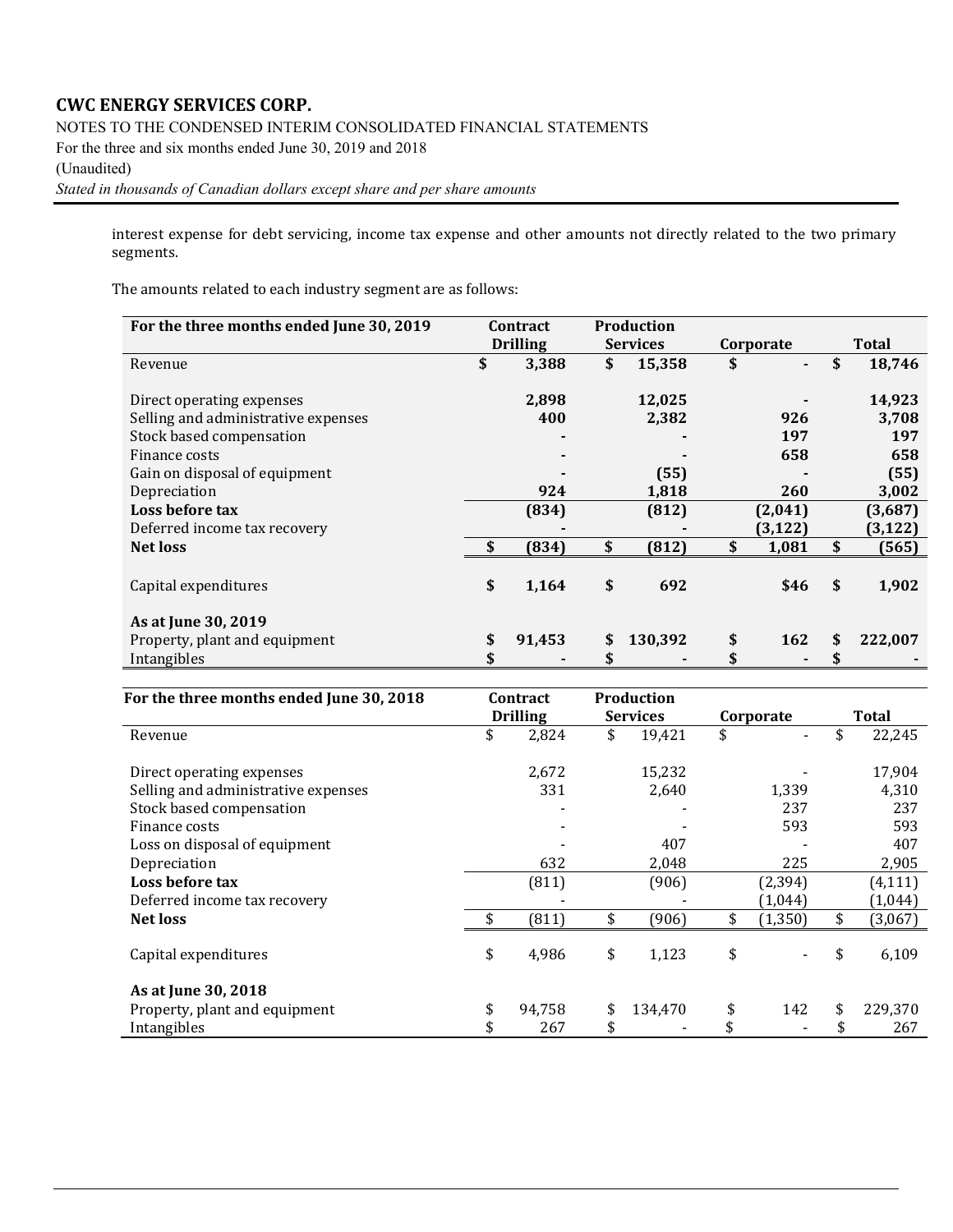NOTES TO THE CONDENSED INTERIM CONSOLIDATED FINANCIAL STATEMENTS

For the three and six months ended June 30, 2019 and 2018

### (Unaudited)

*Stated in thousands of Canadian dollars except share and per share amounts*

| For the six months ended June 30, 2019 | Contract<br><b>Drilling</b> | <b>Production</b><br><b>Services</b> | Corporate            | <b>Total</b> |         |  |
|----------------------------------------|-----------------------------|--------------------------------------|----------------------|--------------|---------|--|
| Revenue                                | \$<br>12,508                | \$<br>37,496                         | \$<br>$\blacksquare$ | \$           | 50,004  |  |
| Direct operating expenses              | 9,743                       | 27,518                               |                      |              | 37,261  |  |
| Selling and administrative expenses    | 676                         | 4,919                                | 2,341                |              | 7,936   |  |
| Stock based compensation               | ۰                           | $\blacksquare$                       | 426                  |              | 426     |  |
| Finance costs                          | $\blacksquare$              | $\blacksquare$                       | 1,390                |              | 1,390   |  |
| Gain on disposal of equipment          |                             | (78)                                 |                      |              | (78)    |  |
| Depreciation                           | 2,347                       | 3,870                                | 518                  |              | 6,735   |  |
| Income (loss) before tax               | (258)                       | 1,267                                | (4,675)              |              | (3,666) |  |
| Deferred income tax recovery           |                             | $\blacksquare$                       | (3,054)              |              | (3,054) |  |
| Net income (loss)                      | \$<br>(258)                 | \$<br>1,267                          | \$<br>(1,621)        | \$           | (612)   |  |
| Capital expenditures                   | \$<br>1,258                 | \$<br>1,877                          | \$<br>61             | \$           | 3,196   |  |

| For the six months ended June 30, 2018 | Contract        | <b>Production</b> |           |              |
|----------------------------------------|-----------------|-------------------|-----------|--------------|
|                                        | <b>Drilling</b> | <b>Services</b>   | Corporate | Total        |
| Revenue                                | \$<br>14,509    | \$<br>56,661      | \$        | \$<br>71,170 |
| Direct operating expenses              | 10.775          | 43,475            |           | 54,250       |
| Selling and administrative expenses    | 649             | 5,646             | 3,116     | 9,411        |
| Stock based compensation               |                 |                   | 522       | 522          |
| Finance costs                          |                 |                   | 1,283     | 1,283        |
| Loss on disposal of equipment          |                 | 153               |           | 153          |
| Depreciation                           | 2,376           | 5,093             | 449       | 7,918        |
| Income (loss) before tax               | 709             | 2,294             | (5, 370)  | (2, 367)     |
| Deferred income tax recovery           |                 |                   | (496)     | (496)        |
| Net income (loss)                      | 709             | 2,294             | (4,874)   | (1, 871)     |
| Capital expenditures                   | \$<br>5,116     | 1,930             | \$<br>28  | 7,074        |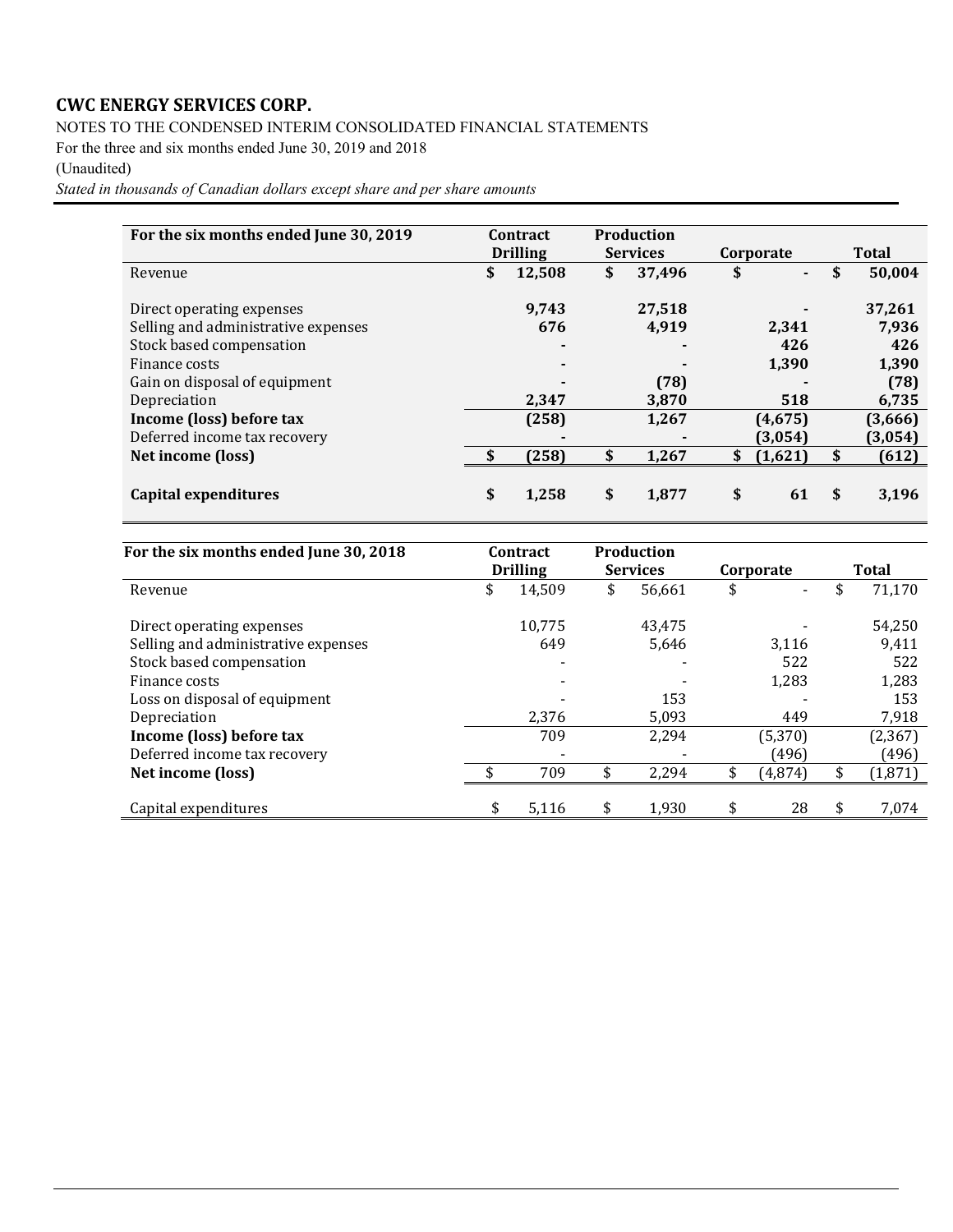NOTES TO THE CONDENSED INTERIM CONSOLIDATED FINANCIAL STATEMENTS

For the three and six months ended June 30, 2019 and 2018

### (Unaudited)

*Stated in thousands of Canadian dollars except share and per share amounts*

### **10. Expenses by nature**

| For the three months<br>ended June 30, 2019 |   | <b>Direct</b><br>operating<br>expenses | Selling and<br>administrative<br>expenses | <b>Stock based</b><br>compensation Finance costs |     |                |    | Depreciation<br>expense | <b>Gain on</b><br>disposal of<br>equipment | Total        |
|---------------------------------------------|---|----------------------------------------|-------------------------------------------|--------------------------------------------------|-----|----------------|----|-------------------------|--------------------------------------------|--------------|
| <b>Personnel expenses</b>                   |   | 10,335                                 | \$<br>2,364                               | \$<br>197                                        | \$  | $\blacksquare$ | \$ | $\blacksquare$          | \$<br>۰.                                   | 12,896<br>S. |
| Third party charges                         |   | 2,228                                  |                                           |                                                  |     | $\blacksquare$ |    |                         |                                            | 2,228        |
| <b>Repairs and</b>                          |   |                                        |                                           |                                                  |     |                |    |                         |                                            |              |
| maintenance                                 |   | 2,360                                  |                                           |                                                  |     |                |    |                         |                                            | 2,360        |
| Other selling and<br>administrative         |   |                                        |                                           |                                                  |     |                |    |                         |                                            |              |
| expenses                                    |   |                                        | 1,067                                     |                                                  |     |                |    |                         |                                            | 1,067        |
| <b>Bad debt recovery</b>                    |   |                                        | (60)                                      |                                                  |     | $\blacksquare$ |    |                         |                                            | (60)         |
| <b>Facility expenses</b>                    |   |                                        | 337                                       |                                                  |     | ٠              |    |                         |                                            | 337          |
| <b>Depreciation expense</b>                 |   |                                        |                                           |                                                  |     |                |    | 3,002                   |                                            | 3,002        |
| <b>Finance costs</b>                        |   |                                        |                                           |                                                  |     | 658            |    |                         |                                            | 658          |
| Gain on disposal of                         |   |                                        |                                           |                                                  |     |                |    |                         |                                            |              |
| equipment                                   |   |                                        |                                           |                                                  |     |                |    |                         | (55)                                       | (55)         |
| <b>Total</b>                                | S | 14.923                                 | 3.708                                     | 197                                              | \$. | 658            | -S | $3.002 \text{ s}$       | (55)                                       | \$22.433     |

| For the three months    | Direct<br>operating | Selling and<br>administrative | Stock based  |               |      | Depreciation             | Loss on<br>disposal of |                          |              |
|-------------------------|---------------------|-------------------------------|--------------|---------------|------|--------------------------|------------------------|--------------------------|--------------|
| ended June 30, 2018     | expenses            | expenses                      | compensation | Finance costs |      | expense                  | equipment              |                          | Total        |
| Personnel expenses      | \$<br>11,455        | \$<br>2,437                   | \$<br>237    | \$            | - \$ | $\overline{\phantom{0}}$ | \$                     | $\overline{\phantom{0}}$ | \$<br>14,129 |
| Third party charges     | 3,349               |                               |              |               |      |                          |                        |                          | 3,349        |
| Repairs and             |                     |                               |              |               |      |                          |                        |                          |              |
| maintenance             | 3.100               |                               |              |               |      |                          |                        |                          | 3,100        |
| Other selling and       |                     |                               |              |               |      |                          |                        |                          |              |
| administrative expenses |                     | 1.041                         |              |               |      |                          |                        |                          | 1,041        |
| Bad debt expense        |                     | 270                           |              |               |      |                          |                        |                          | 270          |
| Facility expenses       |                     | 562                           |              |               |      |                          |                        |                          | 562          |
| Depreciation expense    |                     |                               |              |               |      | 2,905                    |                        |                          | 2,905        |
| Finance costs           |                     |                               |              | 593           |      |                          |                        |                          | 593          |
| Loss on disposal of     |                     |                               |              |               |      |                          |                        |                          |              |
| equipment               |                     |                               |              |               |      |                          |                        | 407                      | 407          |
| Total                   | \$<br>17,904        | 4,310                         | 237          | \$<br>593 \$  |      | 2,905                    |                        | 407                      | 26,356       |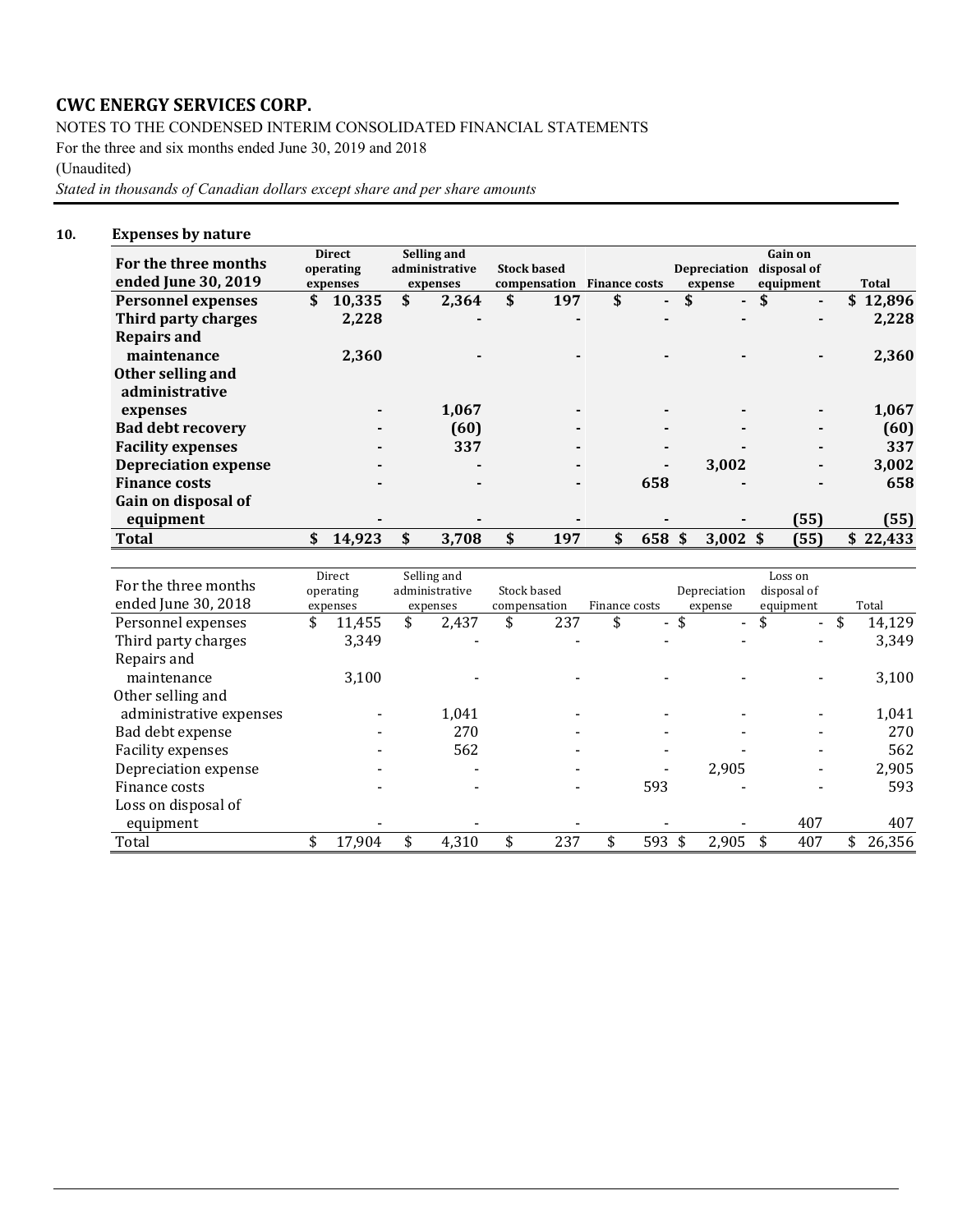NOTES TO THE CONDENSED INTERIM CONSOLIDATED FINANCIAL STATEMENTS

For the three and six months ended June 30, 2019 and 2018

### (Unaudited)

*Stated in thousands of Canadian dollars except share and per share amounts*

| For the six months          |    | <b>Direct</b> | Selling and    |                    |      |                      |      |                     | <b>Gain on</b>         |          |
|-----------------------------|----|---------------|----------------|--------------------|------|----------------------|------|---------------------|------------------------|----------|
|                             |    | operating     | administrative | <b>Stock based</b> |      |                      |      | <b>Depreciation</b> | disposal of            |          |
| ended June 30, 2019         |    | expenses      | expenses       | compensation       |      | <b>Finance costs</b> |      | expense             | equipment              | Total    |
| <b>Personnel expenses</b>   | S  | 26,021        | \$<br>5,283    | \$<br>426          | -\$  |                      | - \$ |                     | - \$<br>$\blacksquare$ | \$31,730 |
| Third party charges         |    | 4,480         |                |                    |      |                      |      |                     |                        | 4,480    |
| <b>Repairs and</b>          |    |               |                |                    |      |                      |      |                     |                        |          |
| maintenance                 |    | 6,760         |                |                    |      |                      |      |                     |                        | 6,760    |
| Other selling and           |    |               |                |                    |      |                      |      |                     |                        |          |
| administrative              |    |               |                |                    |      |                      |      |                     |                        |          |
| expenses                    |    |               | 1,965          |                    |      |                      |      |                     |                        | 1,965    |
| <b>Bad debt recovery</b>    |    |               | (28)           | $\blacksquare$     |      |                      |      |                     |                        | (28)     |
| <b>Facility expenses</b>    |    |               | 716            |                    |      |                      |      |                     |                        | 716      |
| <b>Depreciation expense</b> |    |               | $\blacksquare$ | ۰                  |      | ٠                    |      | 6,735               |                        | 6,735    |
| <b>Finance costs</b>        |    |               |                | ۰                  |      | 1,390                |      |                     |                        | 1,390    |
| Gain on disposal of         |    |               |                |                    |      |                      |      |                     |                        |          |
| equipment                   |    |               |                |                    |      |                      |      |                     | (78)                   | (78)     |
| <b>Total</b>                | \$ | 37,261        | \$<br>7,936    | 426                | - \$ | $1,390$ \$           |      | $6.735$ \$          | (78)                   | \$53,670 |

| For the six months      | Direct       | Selling and    |              |               |                      | Loss on                        |              |
|-------------------------|--------------|----------------|--------------|---------------|----------------------|--------------------------------|--------------|
|                         | operating    | administrative | Stock based  |               | Depreciation         | disposal of                    |              |
| ended June 30, 2018     | expenses     | expenses       | compensation | Finance costs | expense              | equipment                      | Total        |
| Personnel expenses      | \$<br>36,126 | \$<br>5,548    | \$<br>522    | \$<br>$\sim$  | \$<br>$\blacksquare$ | \$<br>$\overline{\phantom{a}}$ | \$<br>42,196 |
| Third party charges     | 8,974        |                |              |               |                      |                                | 8,974        |
| Repairs and             |              |                |              |               |                      |                                |              |
| maintenance             | 9,150        |                |              |               |                      |                                | 9,150        |
| Other selling and       |              |                |              |               |                      |                                |              |
| administrative expenses |              | 2,283          |              |               |                      |                                | 2,283        |
| Bad debt expense        |              | 315            |              |               |                      |                                | 315          |
| Facility expenses       |              | 1,265          |              |               |                      |                                | 1,265        |
| Depreciation expense    |              |                |              |               | 7,918                |                                | 7,918        |
| Finance costs           |              |                |              | 1,283         |                      |                                | 1,283        |
| Loss on disposal of     |              |                |              |               |                      |                                |              |
| equipment               |              |                |              |               |                      | 153                            | 153          |
| Total                   | 54,250       | 9,411          | 522          | 1,283         | 7,918                | 153                            | 73,537       |